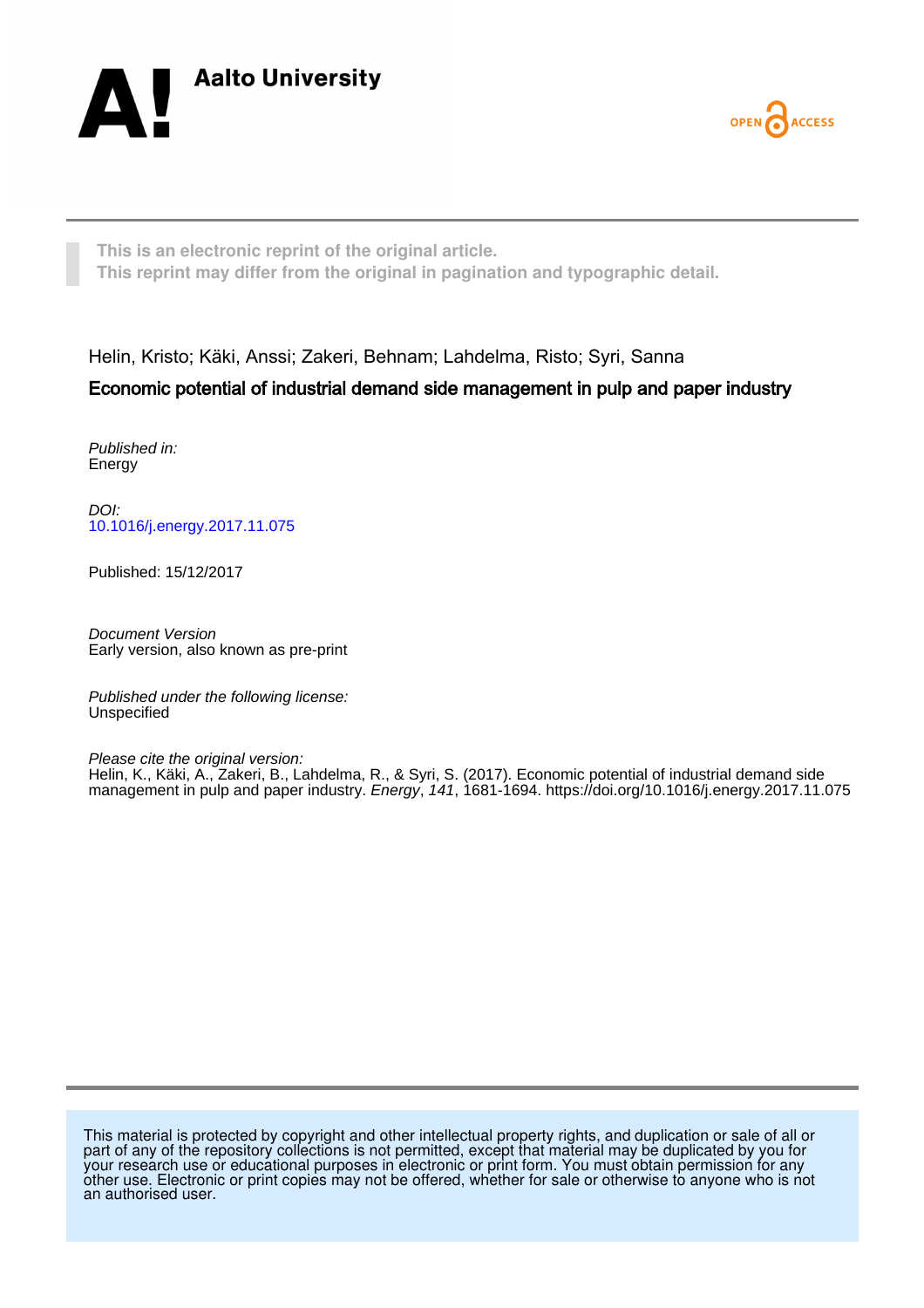# Economic potential of industrial demand side management in pulp and paper industry

Kristo Helin<sup>a,∗</sup>, Anssi Käki<sup>b</sup>, Behnam Zakeri<sup>a</sup>, Risto Lahdelma<sup>a</sup>, Sanna Syri<sup>a</sup>

<sup>a</sup>Department of Mechanical Engineering, School of Engineering, Aalto University, Otakaari 4, 02150 Espoo, Finland <sup>b</sup>FI-00100 Helsinki, Finland

#### Abstract

Increasing levels of variable renewable energy require additional flexible resources in the global energy system. In countries with energy-intensive industries, flexibility may be increased through industrial demand side management (IDSM). In most studies, the potential of IDSM is estimated from a technical or theoretical viewpoint. However, IDSM capacity is only utilized if the industry finds it profitable, and thus the economic potential should also be assessed. The focus of this paper is on the intra-day IDSM potential of a paper mill site that is active in the Nordic power market. An optimization model is built to estimate the costs that occur when the paper mill executes regulating power bids, if the original production schedule has been optimized against a spot price forecast. The costs are estimated for different sizes of bids and a marginal cost curve is provided for pricing them. Using this marginal cost curve, the market potential of the case mill site is assessed. It is found that this potential is greatly influenced by the costs of executing regulating power bids. The results indicate that transmission system operators and policy makers should account for economic factors when assessing the potential of market based IDSM.

*Keywords:* demand side management, flexible demand, price volatility, mechanical pulp production, regulating power market

## 1. Introduction

Mitigation of the climate change is a common goal in the European energy policy and actions limiting the global warming have been taken globally [\[1](#page-29-0)]. Many countries have adopted policies to encourage the increase of renewable energy in energy production [\[2\]](#page-29-1). Variable renewable energy technologies, in particular wind and solar power, are becoming common around the world. High penetration levels of these technologies will require additional flexible resources in the energy system [\[3](#page-29-2)]. The trend of growing variable renewable electricity production is visible in Finland, where the wind production was 2.3 TWh in 2015, growing by 110 % from the year before [\[4](#page-29-3)].

<sup>∗</sup>Corresponding author Email addresses: kristo.helin@aalto.fi (Kristo Helin), anssi.kaki@gmail.com (Anssi Käki)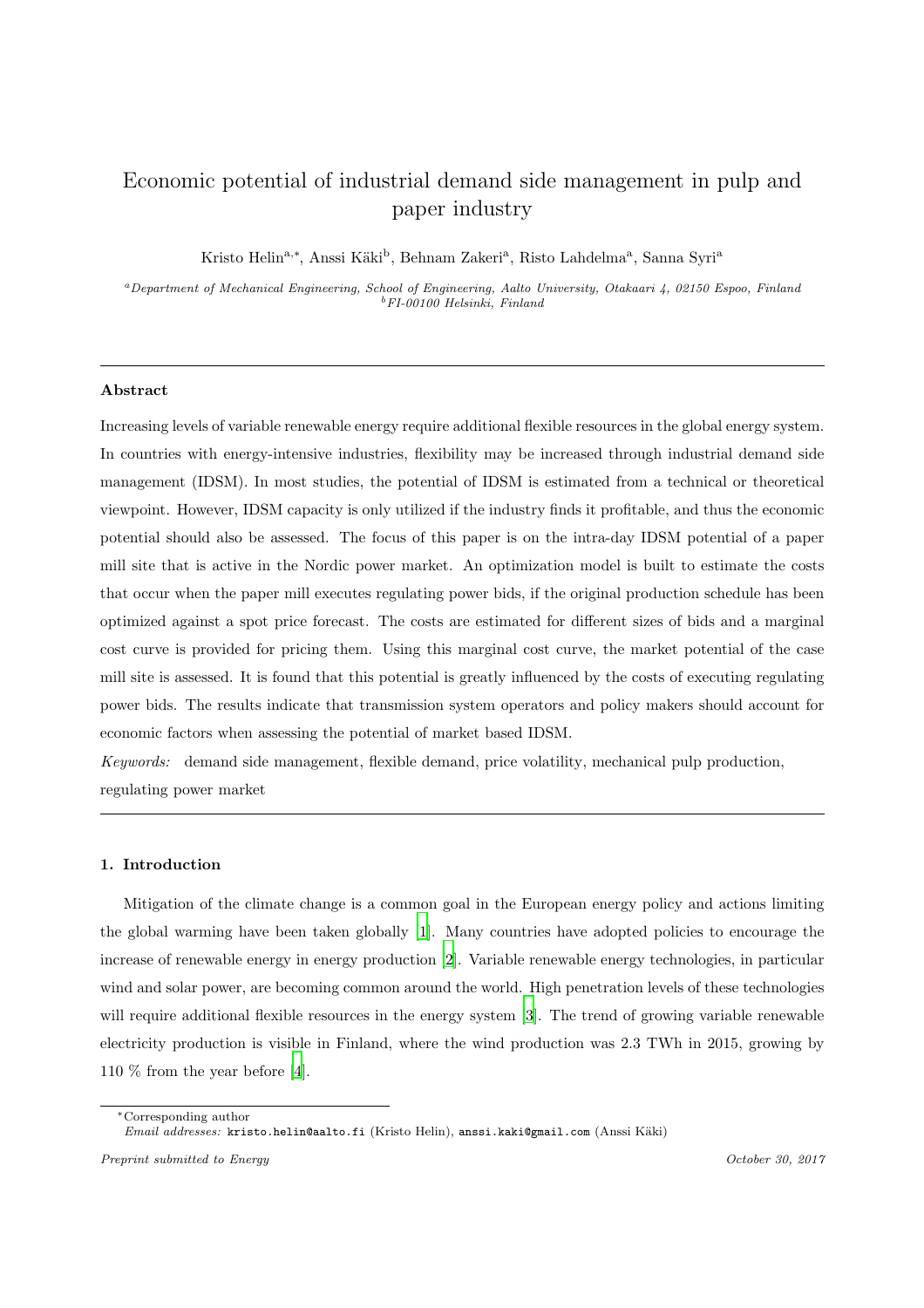In the Nordic countries, matching the demand and supply of electricity is managed through electricity markets on different timescales [\[5](#page-29-4)]. Companies can minimize costs or maximize profits by affecting their consumption or production of electricity according to the market price of electricity. In particular, timing the total electricity consumption to low market prices is referred to as demand side management (DSM). Also changes in the preplanned consumption for an economic benefit are part of DSM. Large potential for industrial DSM (IDSM) has been identified in the German energy-intensive industries [\[6](#page-29-5)]. In Finland, company interviews on the utilization of IDSM revealed unused potential, especially in energy-intensive industries [\[7\]](#page-29-6).

In this paper, the economic DSM potential of the mechanical pulp production process of a Finnish pulp and paper mill site is studied, when the paper production schedule is fixed. A mathematical model is presented for assessing the technical costs of the mill site flexibility in the form of implemented regulation market bids. The case site operates many loosely coupled and energy-intensive processes, which makes it a good example of an industrial site with high potential for IDSM, but the cost of which is difficult to assess due to the complexity of the process interdependencies. The short term flexibility of the plant lies in mechanical pulping machines which, in theory, can be turned off and on quickly without disturbing the site's paper production process due to mass storages on the site. Many continuous processes, however, work better if they are run at a constant rate without stops [\[8\]](#page-29-7). Indeed, from the site's viewpoint, the flexibility potential is realized only if the total cost of production can be significantly decreased or profit increased.

Specifically, the optimization model is used to estimate a bidding curve for regulating power bids (RPBs) of different sizes. This allows further simulation of the site's market behavior within a large market data sample consisting of 24-hour periods in 2014. It is found that only a fraction of the site's over 80 MW DSM capacity is expected to participate in the Finnish regulating power market. In addition, several factors are discussed that are not explicitly captured by the model, but which decrease the site's DSM potential further, such as the risks of schedule changes. Due to these factors the results presented in this paper represent the best case scenario or maximum potential for DSM by the mechanical pulping machinery on the site.

Even in the light of these limitations, the DSM potential of the mechanical pulping process is considerable for grid balancing. This study helps decision makers like transmission system operators (TSOs) and authorities understand how DSM can be seen from an industrial player's point of view. Analyses based on pure technical assessments have the potential to give accurate results about the total flexible capacity, but unless the economic incentives for flexibility are accounted for, the cost of activating it to the market remains unclear.

This paper is structured as follows. First, in Section [2,](#page-3-0) the existing literature is reviewed. In Section [3,](#page-5-0) the case mill site is described. In Section [4,](#page-7-0) the optimization model for mechanical mass production in the mill site is formulated. In Section [5,](#page-17-0) the model's results are presented. In Section [6,](#page-23-0) the results and their implications are discussed, and Section [7](#page-24-0) concludes.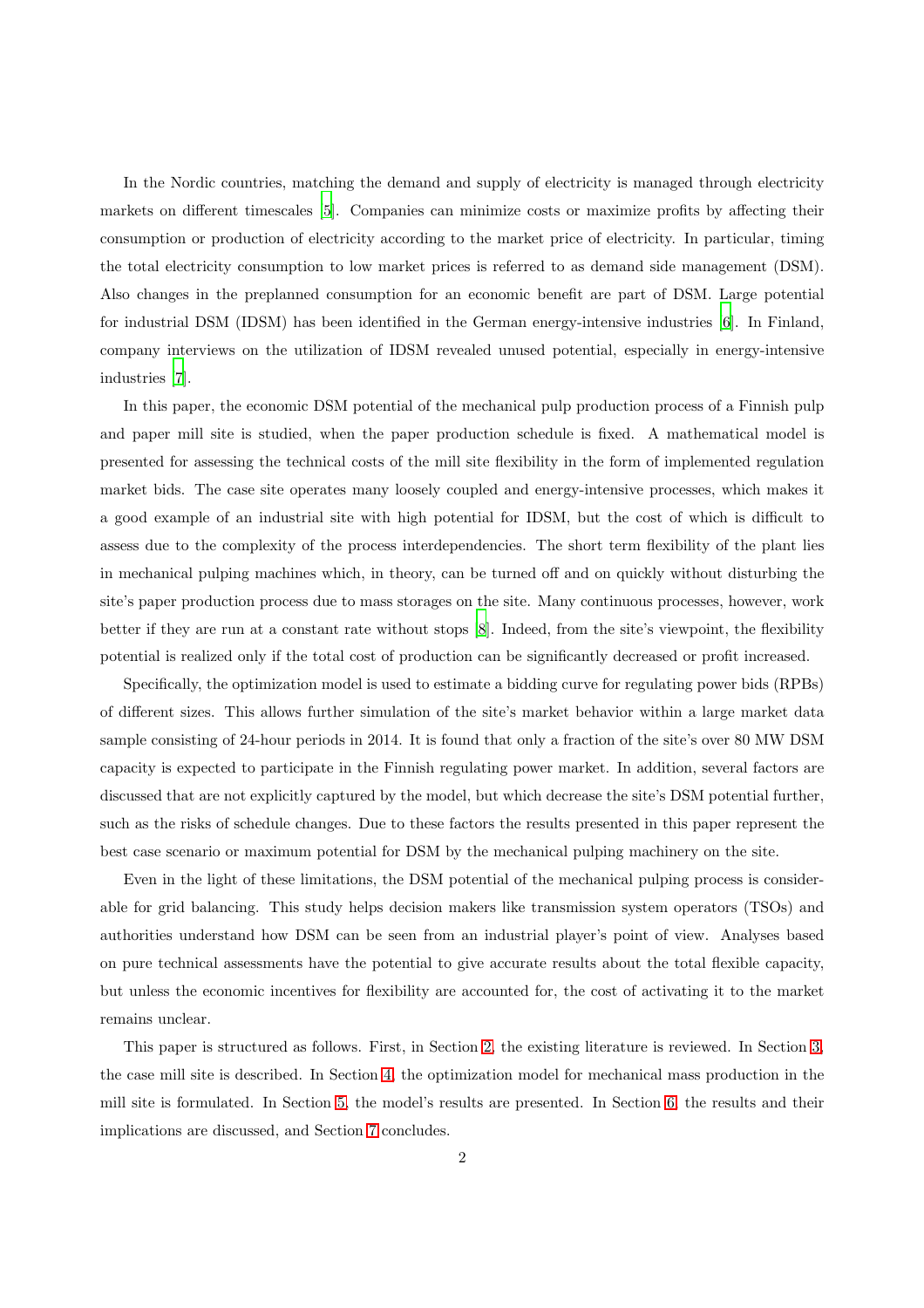## <span id="page-3-0"></span>2. Literature review

#### *2.1. Demand side management*

Increasing amounts of variable renewable electricity affect the security aspects of current electric systems, e.g. the balancing of supply and demand in the grid [\[9](#page-29-8)]. Variability of wind power in the European Union is studied in [\[10\]](#page-29-9) and the forecasting of electricity load is discussed in [\[11](#page-29-10)]. Zakeri et al. [\[12](#page-29-11)] model the maximum share of renewable energy in the current Finnish energy system.

Flexibility in the demand of electricity requires that consumers execute DSM actions. In DSM, the aim is not to reduce the overall consumption of energy, but to consume it at the right time with respect to the fluctuating price of electricity. Additionally, DSM contains the concept of demand response, in which changes in consumption are made in response to current events on the market [\[13](#page-29-12)]. Examples of such responses are rescheduling consumption or cancelling it for the time being. A review of the current state and barriers of IDSM are presented in [\[14\]](#page-29-13).

The focus of this paper is on the economic short-term DSM potential of mechanical pulp production. Literature on the short-term flexibility of industrial processes is often done from the top-down perspective with little focus on economic analysis. Gils [\[15\]](#page-29-14) assesses the theoretical demand response potential in Europe through literature-based technical capabilities of different processes. Shiljkut and Rajakovic [\[16](#page-29-15)] present a method for estimating demand response potential by comparing daily consumption profiles on different years. Paulus and Borggrefe [\[6\]](#page-29-5) utilize literature and interviews with company representatives in their research on the potential of DSM in Germany. The authors also consider estimates for costs caused by DSM on industrial processes. For mechanical pulp production they have estimated investment costs of  $12{\text{--}}15 \in /kW$ , variable costs of less than  $10 \in /MWh$  and no fixed costs. This work, focusing on the cost of short-term DSM only, indicates higher variable costs. Zareen et al. [\[17](#page-29-16)] propose a real-time cost-benefit model for demand response in a microgrid network.

The costs caused by DSM actions can be direct or indirect, such as lost revenue or increased workforce cost, respectively. Direct costs may be easier to calculate. Indirect costs can be modeled by adding suitable penalties to schedule changes [\[18](#page-29-17)]. Due to these often uncertain costs, the actual price limits of DSM actions are separate from the measurable costs. In practice, they depend on the timeframes and volumes of the actions. The demand response potentials in the Finnish industry considering price, reaction time and duration are studied in [\[19\]](#page-30-0).

The scheduling and rescheduling of production processes has a key role in both the cost and potential of IDSM. The scheduling of a paper mill site includes the planning of pulp, paper and energy production. The level of coupling between these processes depends on the storage capacities of different intermediate products [\[20](#page-30-1)]. It is common to make production plans manually at the site, often hierarchically and iteratively [\[21\]](#page-30-2). The optimality of the resulting plan can not be guaranteed because only few alternatives are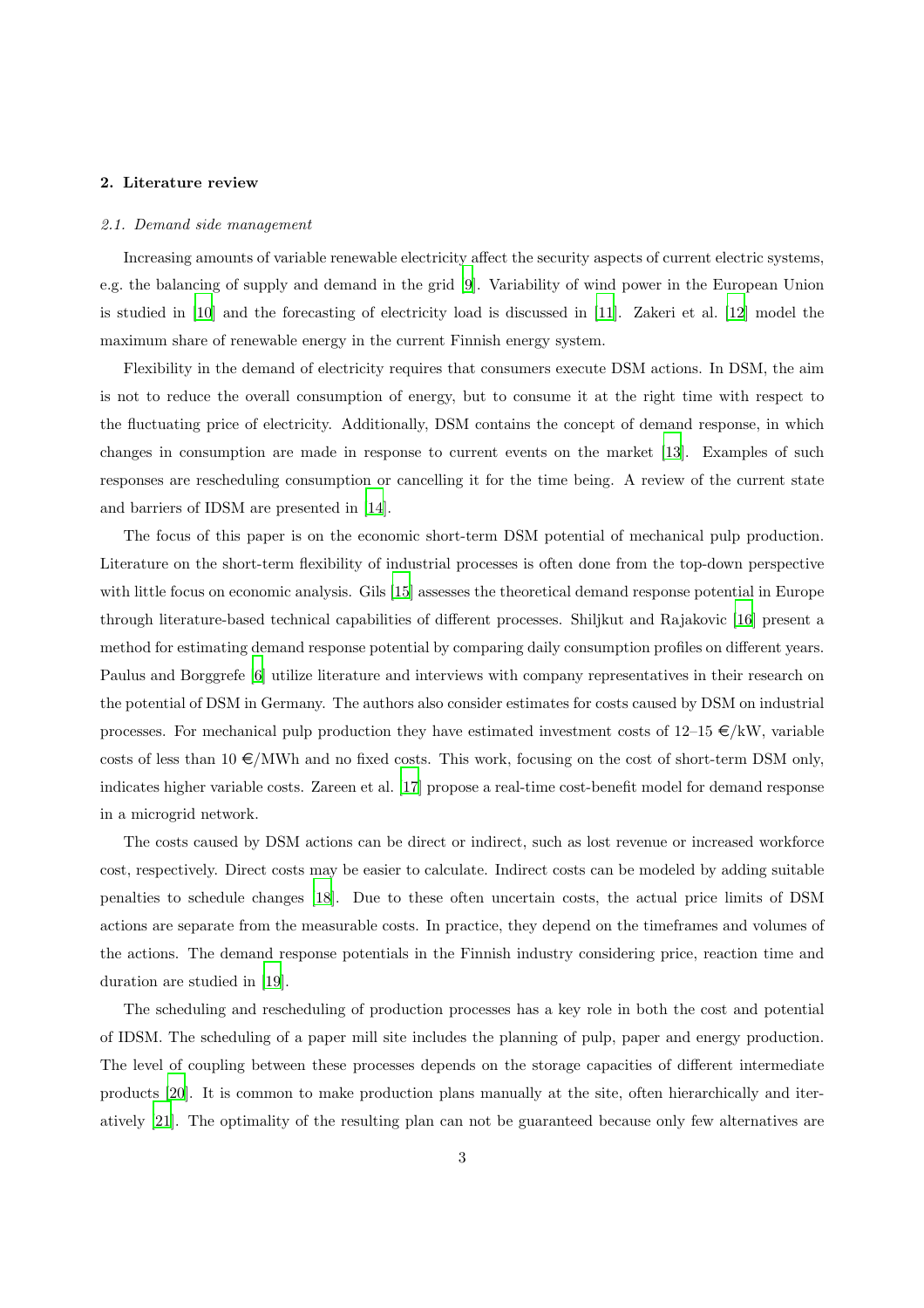considered. For example, in manual hierarchical planning between pulp and paper production it has been noted that backlogging and inventory costs are often improperly weighted [\[22\]](#page-30-3).

Software and models have been developed to support the decision making of paper mills. Figueira et al. [\[23](#page-30-4)] develop a decision support system for pulp and paper production that assists a planner in creating an optimal lot size and schedule. The model included in the system is more detailed than the model presented in this work, considering e.g. the material flows of pulp, black liquor, and broke paper in some detail. Hadera et al. [\[24](#page-30-5)] present a decomposition strategy for steel production scheduling that allows result quality versus computation time to be controlled.

Optimized operation of a CHP plant of a pulp and paper mill is studied in [\[25](#page-30-6)]. Rong et al. [\[26\]](#page-30-7) present a unit decommitment algorithm for convex CHP plant production planning. The same methodology is used in this paper for CHP plant modeling. Makkonen and Lahdelma [\[27](#page-30-8)] extend this methodology to non-convex CHP plant modeling. Jüdes et al. [\[28\]](#page-30-9) utilize mixed integer nonlinear programming for the modeling of partial-load operation of a CHP plant.

As described above, the research approach on the potential of IDSM is often top-down, based on e.g. technical specifications or company interviews. On the other hand, relevant bottom-up modeling work is typically aimed at improving plant operations, not for assessing IDSM potential. In this paper, the resulting gap is bridged by using a bottom-up model for assessing the IDSM potential of a pulp and paper mill. This method gives a more realistic estimation of the economic potential of IDSM than purely technical top-down estimates, and is lighter to utilize than a highly detailed bottom-up model. In addition, the method gives insight on the difference between the technical and economic potentials of IDSM. The insights in this paper can be especially valuable regarding plants currently in operation, because it is based on actions in one area of operation (pulp production), and not in a complete overhaul of plant management.

#### <span id="page-4-0"></span>*2.2. Electricity market in the Nordic countries*

The electricity markets relevant to this paper are the day-ahead Elspot market (spot market), the Elbas market (intra-day market), and the regulating power market. After each hour of delivery, participants need to compensate for imbalances between their agreements on each market and actual operation.

Elspot of Nord Pool Spot is the main power market in the Nordic countries. Bids to buy and sell electricity are left every day by 12:00 CET for each hour of the following day, and they are processed in a closed auction. The bids are conditional bids to buy or sell if the market price is lower (or equal) or higher (or equal) than the price requirement of the bid, respectively [\[5](#page-29-4)].

Elbas is an intra-day market for trading power, also operated by Nord Pool Spot. It supplements the Elspot market and helps companies match the consumption and supply of electricity. Elbas is a continuous market in which trading takes place every day on every hour until one hour before delivery. Bids to buy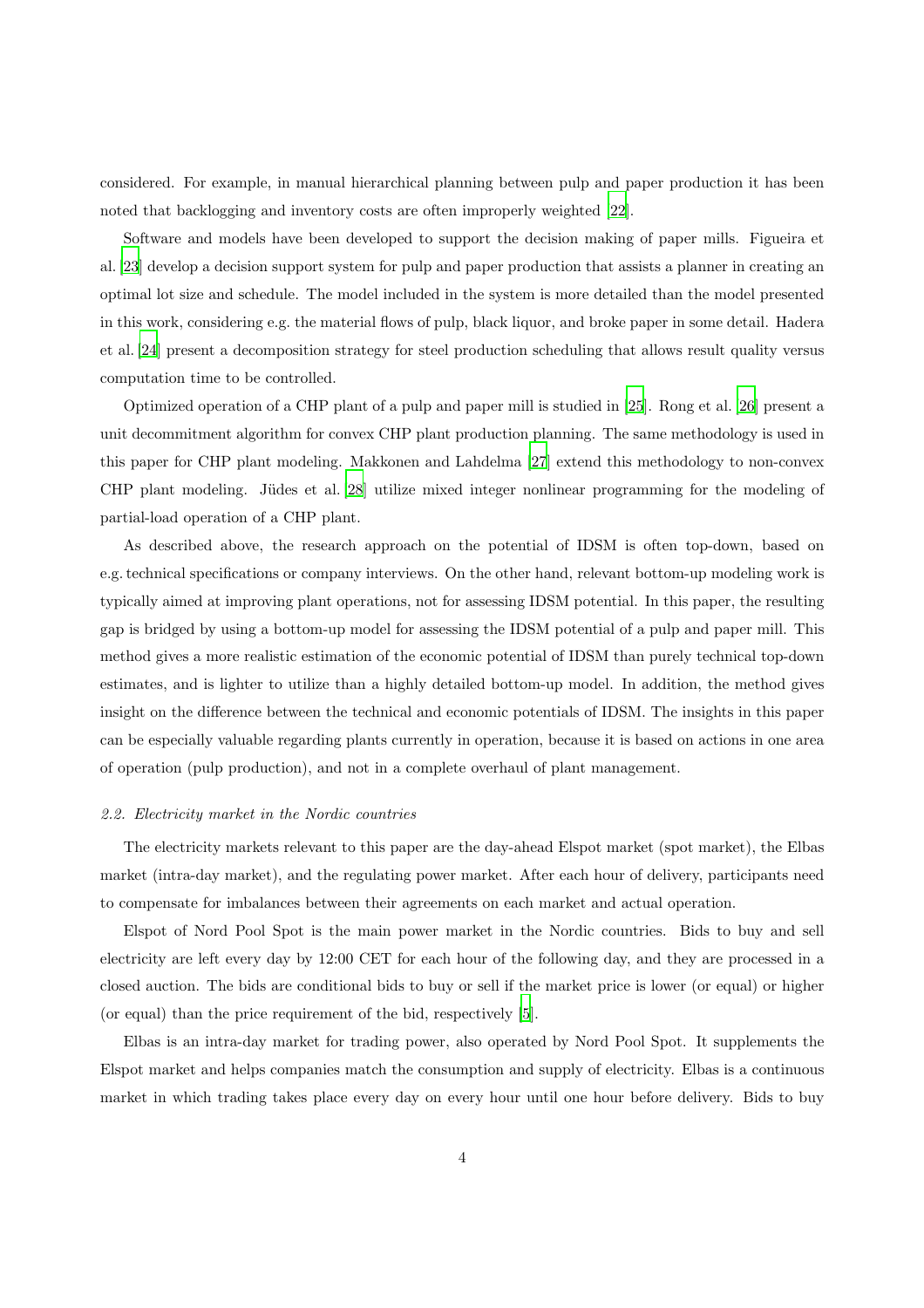and sell electricity are matched as soon as bids with compatible price limits are made [\[7](#page-29-6)]. Thus, the actual price of electricity on any hour can vary during trading.

To regulate the power balance of the electric grid, the TSOs of the Nordic countries manage a regulating power market with a common merit order bidding list. Bids for up- or down-regulation can be submitted for all resources which can implement a power change of at least 10 MW within 15 minutes from the activation order [\[7](#page-29-6)]. The power change must be available for the duration of one hour. In up-regulation, the TSO purchases electricity from the company, and in down-regulation the TSO sells it to the company. A bid can be either an increase or a decrease in either production or consumption of electricity, but it can not be a combination of them.

A price limit is set for all RPBs  $(\epsilon/MWh)$ , but the realized price is only known after the operating hour. The price of up-regulation is the highest price limit of any accepted up-regulating bid on that hour, and the price of down-regulation is the lowest price limit of any accepted down-regulating bid on that hour [\[5\]](#page-29-4). The RPBs must be submitted to the TSO at least 45 minutes before the target hour [\[7](#page-29-6)].

The regulating power market is different from the other described markets, because it is essentially a capacity market: Instead of planning to either run or not run a process, the participant must be prepared to run the process, and also do so when not otherwise instructed by the TSO. Moreover, options for preparing for the regulation are limited, as the lead time from order to execution is short, and no other electricity market is available for the time span of the regulation. Potential corrections to long-term operation must therefore be done for hours after the regulation utilizing any of the described markets.

#### <span id="page-5-0"></span>3. Case site

The case site is a large pulp and paper mill site located in Finland. Included in the analysis are three paper machines and a number of different grinding machines (GM). Grinding machines include machinery for thermomechanical pulp (TMP), groundwood (GW) and pressurized groundwood (PGW). The site's CHP power plant is also considered in the analysis. The analyzed processes are generally described in Figure [1.](#page-6-0) The processing of mechanical mass happens in and between a series of processing and storage towers, as illustrated in Figure [2](#page-6-1) through an examplary process. Because the processing line structure is business sensitive, Figure [2](#page-6-1) is only indicative of the real size and complexity of the processing network.

In a paper machine, paper is formed from a combination of different pulp types through mechanical and thermal drying. The process requires electricity and considerable amounts of steam. In TMP production, wood fibers are separated from each other by mechanical force in a disc refiner. The process is energyintensive, with a single refiner consuming 10–30 MW of electric power [\[29](#page-30-10)]. A single processing line can have 1–3 refiners. Normally around two thirds of the refining energy can be recovered as steam. After refining, the pulp goes through latency (curliness) removal, screening, mixing and bleaching before final storage.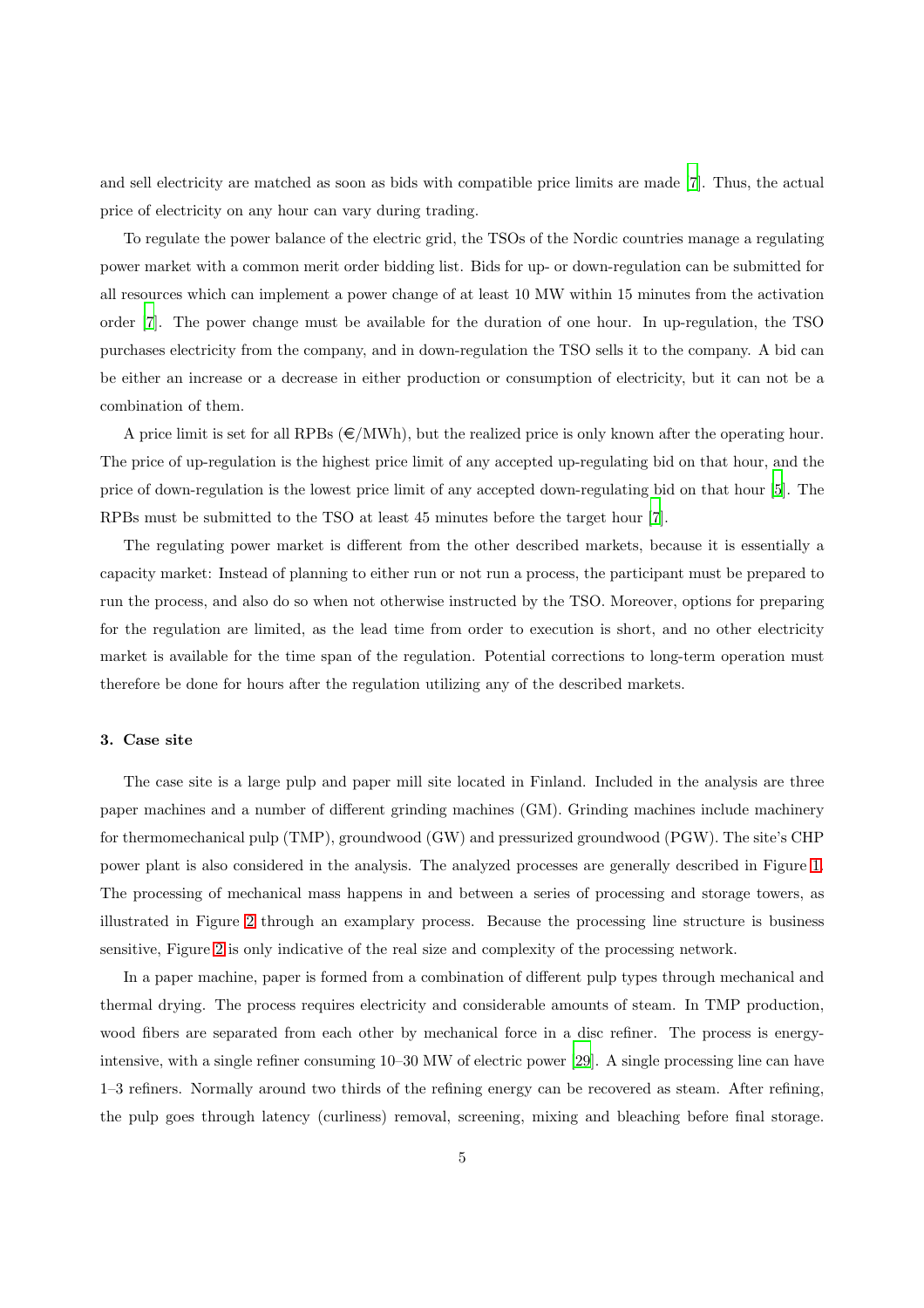

Figure 1: An illustration of the main energy and material flows in the case mill site. Energy flows from and to the mill site are also shown.

<span id="page-6-0"></span>

<span id="page-6-1"></span>Figure 2: An illustration of the mechanical mass processing network. The names 1a–3d represent different process stages and storages for context, since the exact connections and process names are business sensitive.

The production of GW happens in a grinding process, where debarked logs are pressed sideways against a rotating cylinder. Steam is not typically produced in the GW process. If the GW process happens under increased pressure, it is referred to as PGW. In this work, both groundwood types are referred to as GW. The production process of GW after initial grinding is similar to that of TMP, but latency removal does not happen in a separate tower like with TMP.

The case site power plant is a CHP plant utilizing biomass, oil, and coal. The power plant is used for both industrial and residential heat generation and the modeling in this paper is based on i) the design of the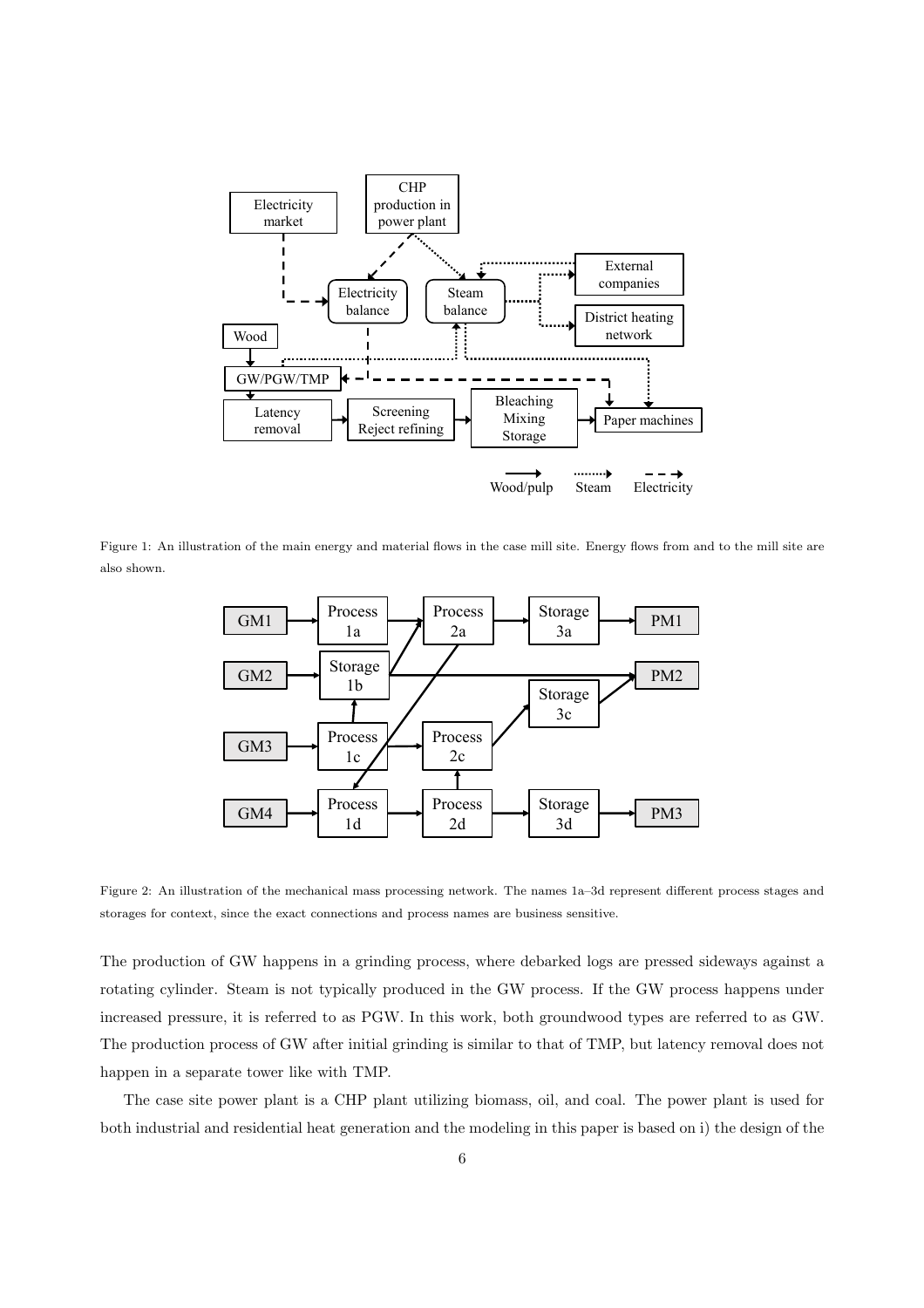power plant as a whole, ii) the production of steam and electricity that is the mill site's share of production, and iii) the district heat (DH) production of the plant. The DH production is not affected by the case company, but it is considered in this paper due to its effect on the power plant production as a whole. The power plant's electric power production capacity is remarkably smaller than the typical consumption of the mill site.

The case power plant typically operates with either one or two boilers depending on season and maintenance. It produces middle pressure (10 bar) and low pressure (3 bar) steam for the paper mill. Both pressure levels of steam are also generated in the TMP processes. Low pressure steam can additionally be purchased from and sold to external companies nearby. There is a single back pressure turbine with middle and low pressure extraction valves. High pressure steam can be reduced to middle or low pressure steam through pressure reduction valves. In line after these, there are desuperheaters that add water to the pressure reduced stream. Additional water lowers the steam temperature while adding to the mass flow of the stream. Production and consumption of steam is balanced by the steam bars and two short term steam accumulators between the middle and low pressure levels. Steam can also be vented out of the plant.

#### <span id="page-7-0"></span>4. Optimization model and calculation process

First, the base case optimization model is formulated for scheduling mechanical mass production for a 24-hour period with a predetermined paper production schedule. Then, it is explained how the model is used in this work to calculate the cost of implementing RPBs at the site. An illustrative example follows.

#### *4.1. Objective function*

The objective function is the cost of operation for the paper mill and power plant during the planning period. The objective function is given by

$$
\min \sum_{i=1}^{T} \left( E_{\text{spot}}^{i} - E_{\text{rev},id}^{i} + F_{\text{cost}}^{i} + S_{\text{pur},3\text{bar}}^{i} S_{\text{price},3\text{bar}} \right)
$$
  
+
$$
S_{\text{incrProd}}^{i} S_{\text{incrProd},\text{cost}} \right) T_{\text{step}} + R_{\text{DH}} + R_{\text{S}} + R_{\text{M}},
$$
  
(1)

where  $E_{\text{spot}}^i$  is the cost of purchased spot electricity, i is the timestep,  $E_{\text{rev,id}}^i$  is the revenue from the intra-day market,  $F_{\text{cost}}^i$  is the fuel cost of the plant,  $S_{\text{pur,3bar}}^i$  and  $S_{\text{price,3bar}}$  are the amount and price of purchased steam, respectively,  $S^i_{\text{incrProd}}$  and  $S_{\text{incrProd},\text{cost}}$  are the amount and cost of increased power plant heat production (see Equation (4)),  $T_{\text{step}}$  is the length of the timestep of the calculation, T is the last timestep of the modeling period, the timestep indices  $i, i_1, i_2, i_3$  in the superscript of parameters or variables mean that they are time-dependent, and  $R_{\text{DH}}$ ,  $R_{\text{S}}$ , and  $R_{\text{M}}$  are small penalty costs related to DH, steam, and mechanical mass processes, respectively. The penalty costs are small enough not to affect the core operation of the model, but high enough to make model results consistent between model runs. Without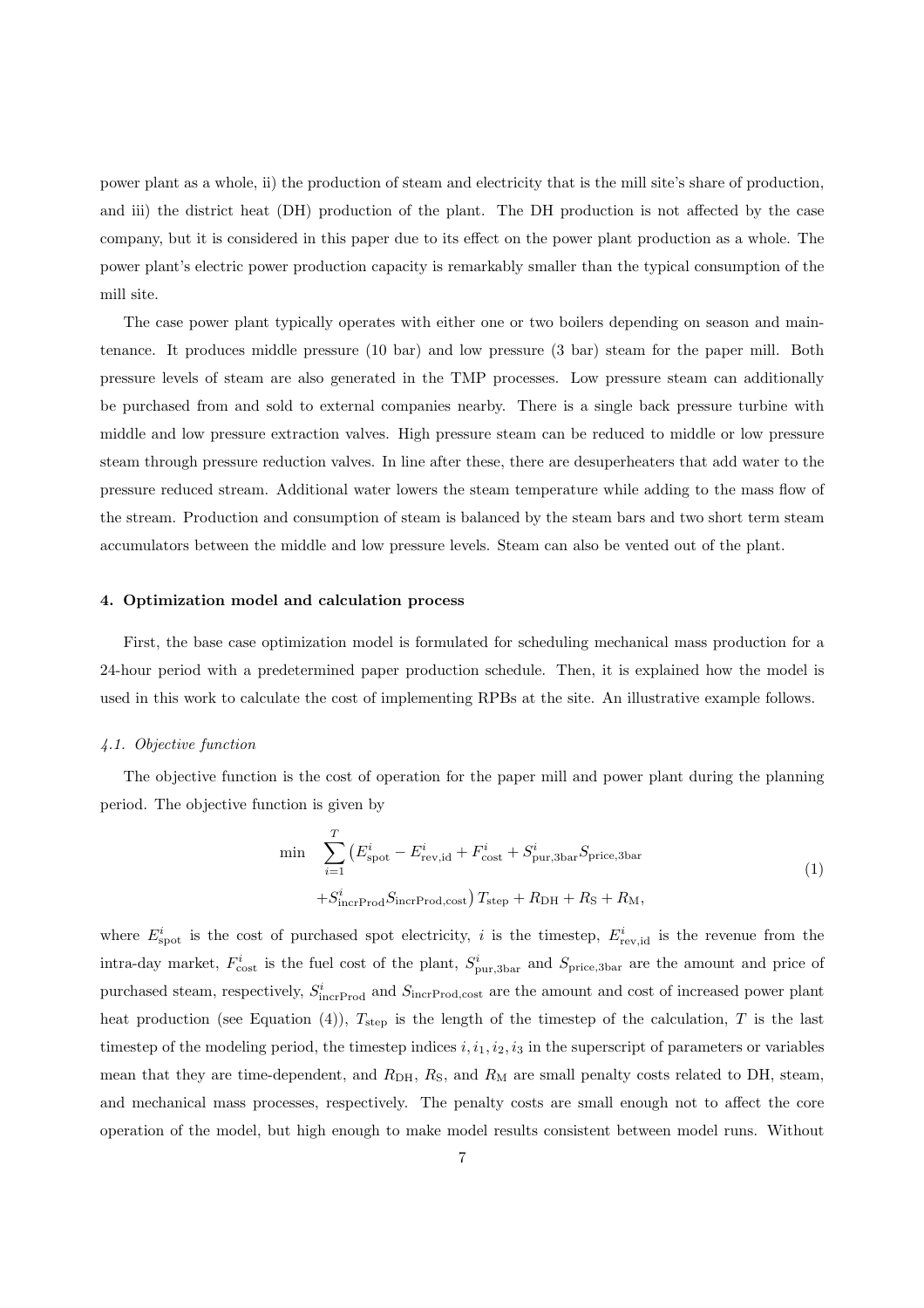the penalty costs, some variables would vary between runs, e.g. the pressure of vented out steam would be 3 bar on one run and then 10 bar on another run, or mechanical mass would be moved on hours 1 and 2 on one run, and then on hours 2 and 3 on another. These changes would have no effect on the core results, but would make analysing results more difficult.

#### <span id="page-8-0"></span>*4.2. Basic constraints*

#### *4.2.1. CHP plant*

The CHP power plant model is similar to that presented in [\[26](#page-30-7)]. The model is based on the assumption that if the power plant can operate in two points that are combinations of heat production, electricity production and fuel consumption, then it can also operate in any convex combination of them. In this paper, a set of extremal operating points have been estimated from historical data, that enclose the most common operating points of the plant. The modeled plant can operate in any point that is a convex combination of the extremal operating points. The following equations describe the operating point model:

$$
CHP^{Dc,i} = \sum_{k \in K_{\text{op}}} \lambda_{\text{CHP}}^{k,i} K_{\text{CHP}}^{k, Dc} \qquad \forall i \forall Dc,
$$
\n
$$
(2)
$$

$$
\sum_{k \in K_{\text{op}}} \lambda_{\text{CHP}}^{k,i} = 1 \qquad \forall i,
$$
\n
$$
\lambda_{\text{CHP}}^{k,i} \ge 0 \qquad \forall i \forall k.
$$
\n(3)

where  $CHP^{Dc,i}$  contains the values of the power plant's operating points, and  $K_{\text{CHP}}^{k, Dc}$  contains data of the extremal operating points. The variable  $CHP^{Dc,i}$  is the convex combination of all extremal operating points  $K_{\text{op}}$ ,  $\lambda_{\text{CHP}}^{k,i}$  is the weight factor that determines how much each extremal operating point is weighted in the modeled operating point, and  $Dc \in Dc_{set}$  is the set of dimensions for the operating points: "heat", "elec", and "fuel".

The model may freely divide the total heat production to different steam pressure levels and DH, with certain limits determined from historical data. This simplification is expected to affect the economics of some operating points, but not the technical flexibility of the plant, due to several available routes of heat production. In addition, the heat production of the power plant is relaxed by allowing additional heat production that does not depend on the operating point. This production  $(S_{\text{incrProd}}^i)$  is assumed to be technically feasible, and is set to cost significantly more than other means of procuring steam or DH. The total heat production  $(CHP^{heat,i})$  of the power plant is constrained by

$$
CHP^{heat,i} + S_{\text{incrProd}}^i = \sum_{Dq \in Dq_{\text{set}}} Q_{\text{prod}}^{Dq,i} \qquad \forall i,
$$
\n
$$
(4)
$$

where  $Q_{\text{prod}}^{Dq,i}$  is the production of heat component  $Dq \in Dq_{\text{set}}$  (10bar, 3bar, DH).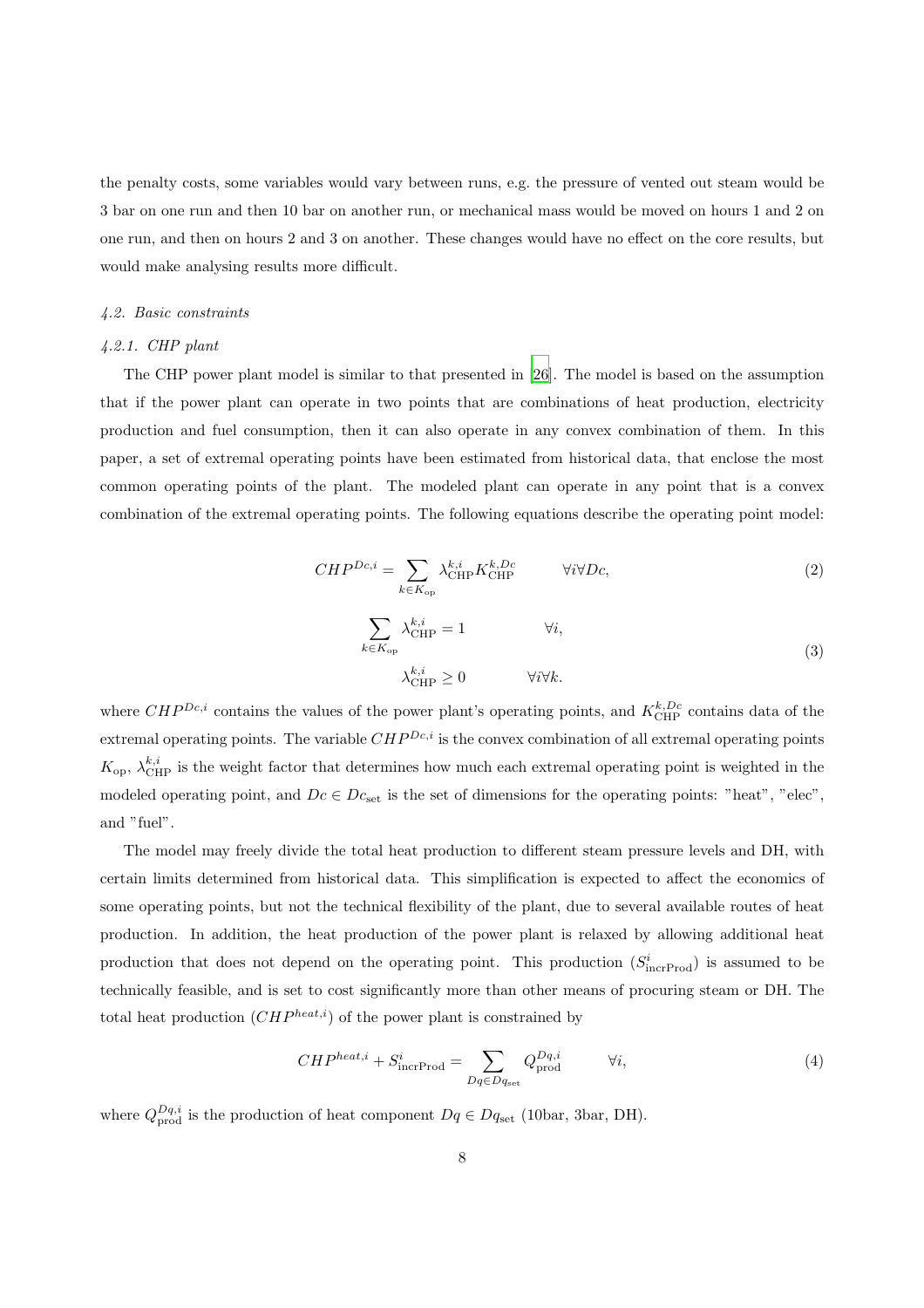The steam powers in Equations  $(5)-(7)$  $(5)-(7)$  are based on the heat power fed into processes on each steam pressure level. The condense steam is utilized in processes that are not included in the model.

The following equations define the power balances of steam:

$$
\sum_{j \in J} (S_{\text{gen,2bar}}^j - S_{\text{cons,2bar}}^j) Y^{j,i} + S_{\text{red,3bar}}^i = S_{\text{vent,2bar}}^i \qquad \forall i,
$$
\n
$$
(5)
$$

<span id="page-9-0"></span>
$$
Q_{\text{prod}}^{3bar,i} + S_{\text{pur},3\text{bar}}^{i} + S_{\text{red},10\text{bar}}^{i} = \sum_{j \in J} S_{\text{cons},3\text{bar}}^{j} Y^{j,i}
$$
  
+
$$
S_{\text{vent},3\text{bar}}^{i} + S_{\text{red},3\text{bar}}^{i} + S_{\text{gold},3\text{bar}}^{i} \qquad \forall i,
$$

$$
(6)
$$

$$
Q_{\text{prod}}^{10bar,i} = \sum_{j \in J} S_{\text{cons},10bar}^j Y^{j,i} + S_{\text{vent},10bar}^i + S_{\text{red},10bar}^i \qquad \forall i. \tag{7}
$$

<span id="page-9-1"></span>The variables and parameters for each steam level are denoted similarly. For 2 bar steam  $S_{\text{gen,2bar}}^j$  is the generation of steam in each macine j, for 3 bar steam  $S_{\text{cons,3bar}}^j$  is the consumption of steam,  $S_{\text{vent,3bar}}^i$  and  $S_{\text{red,3bar}}^i$  are the venting and reduction of steam, respectively,  $Q_{\text{prod}}^{3bar,i}$  is the production in the power plant,  $S_{\text{pur,3bar}}^i$  and  $S_{\text{sold,3bar}}^i$  are the amounts of purchased and sold steam, respectively, and the variable  $Y^{j,i}$  is a binary ON/OFF variable for each machine.

To make the steam purchases realistic from the steam producer's viewpoint, the purchases are limited in the model by a maximum amount and rate of change by

$$
S_{\text{pur},3\text{bar}}^i \le S_{\text{pur},\text{max}} \qquad \qquad \forall i \tag{8}
$$

and

$$
-S_{\text{pur},\text{ch},\text{max}} \le S_{\text{pur},3\text{bar}}^i - S_{\text{pur},3\text{bar}}^{i+1} \le S_{\text{pur},\text{ch},\text{max}} \qquad \forall i \le T - 1,\tag{9}
$$

where  $S_{\text{pur,max}}$  and  $S_{\text{pur,ch,max}}$  are the maximum purchased power and maximum hourly change of purchased power for 3 bar steam, respectively.

District heating is balanced by equation

$$
Q_{\text{prod}}^{DH,i} = DH_{\text{req}}^{i} + DH_{\text{cooling}}^{i} \qquad \forall i,
$$
\n
$$
(10)
$$

where  $Q_{\text{prod}}^{DH,i}$  is DH production of the power plant,  $DH_{\text{req}}^{i}$  is the DH demand and  $DH_{\text{cooling}}^{i}$  is the amount of additional cooling of DH water. Cooling is included to create an option of overproduction in all heat components.

Electricity balance is described by

$$
CHP^{elec,i} + E_{\text{pur}}^{i} = \sum_{j \in J} E_{\text{cons}}^{j} Y^{j,i} \qquad \forall i,
$$
\n(11)

where  $CHP^{elec,i}$  is the electricity production in the power plant and  $E_{\text{cons}}^{j}$  is the electricity consumption of each machine.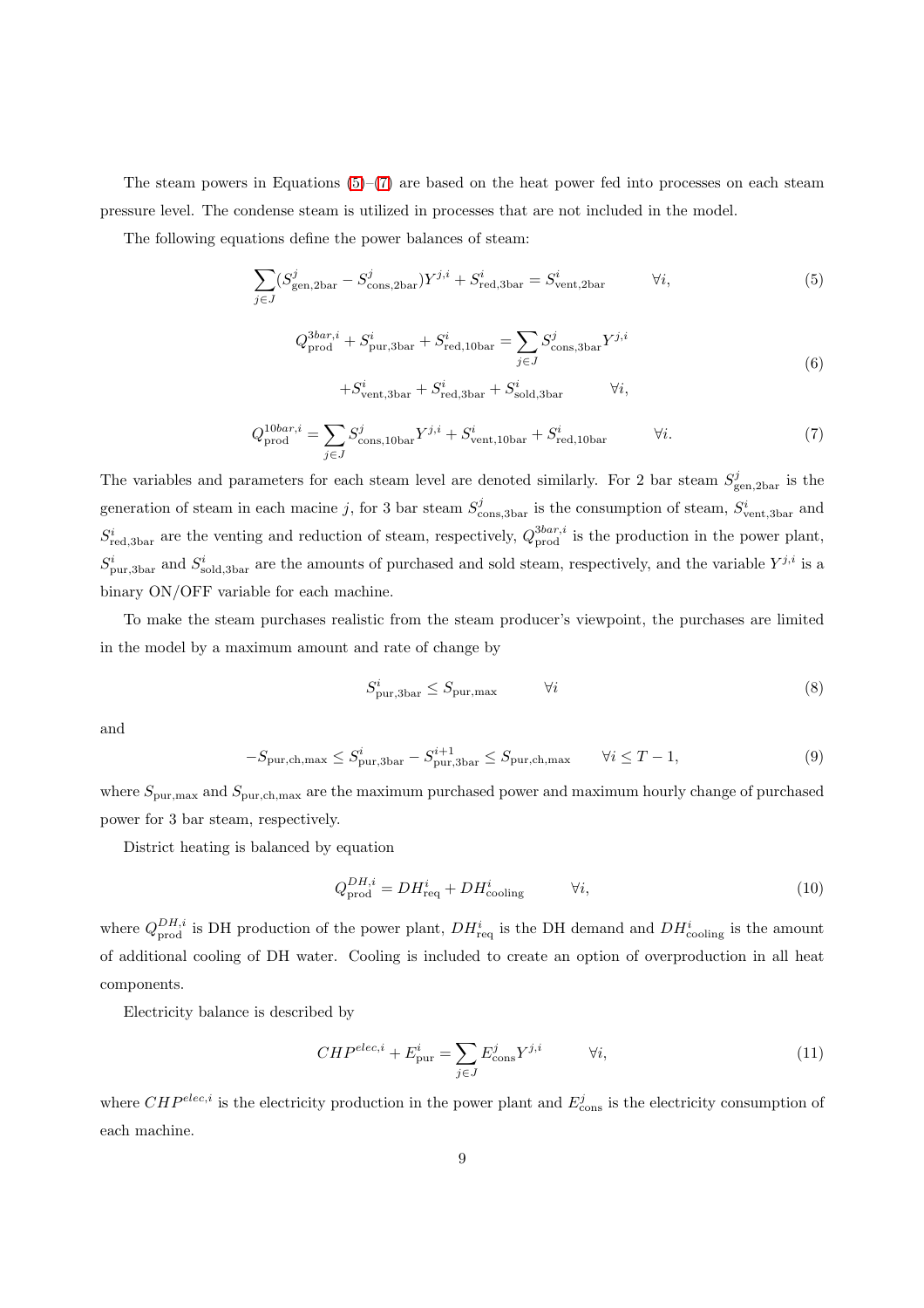#### *4.2.2. Spot purchase*

The cost of electricity purchased from the spot market  $(E_{\text{spot}}^i)$  is calculated differently when running the model for planning and implementing the RPB (see Section [4.3\)](#page-11-0). The cost is determined by the equations

<span id="page-10-0"></span>
$$
E_{\text{spot}}^{i} \ge E_{\text{pur,noreg}}^{i} E_{\text{price}}^{i} \qquad \forall i
$$
\n
$$
(12)
$$

<span id="page-10-1"></span>and

$$
E_{\text{spot}}^{i}(1 - Reg_{\text{seen}}) \ge E_{\text{pur}}^{i}E_{\text{price}}^{i}(1 - Reg_{\text{seen}}) \qquad \forall i.
$$
 (13)

Here,  $E_{\text{price}}^i$  is the price of electricity (the forecast or realized spot price appropriately),  $E_{\text{pur,more}}^i$  is the purchased amount of electricity from the spot market (zero in initial planning), and Reg<sub>scen</sub> is a binary variable with the value 1 if a RPB is being implemented and 0 otherwise. In all use cases, one of Equations [\(12\)](#page-10-0) and [\(13\)](#page-10-1) is trivially satisfied.

#### *4.2.3. Mechanical mass balances*

Mass balance equations are defined for a system which consists of a number of storage and processing towers connected to mass consuming and producing machines. The equations can accommodate a variety of different connections and capacities.

Moving mass between storages can be represented by the equation

$$
M_{\text{move}}^{i, u_1 \to u_2} = M_{\text{rec}}^{u_1, u_2} \sum_{u_3 \in U} M_{\text{move}}^{i, u_3 \to u_2} \qquad \forall u_1, u_2 \forall i,
$$
\n
$$
(14)
$$

where the parameter  $M_{\text{rec}}^{u_1, u_2} \in [0, 1]$  is a recipe parameter that defines what fraction of mass that is moved to  $u_2$  must come from  $u_1$ .

The total amount of mass  $(M_{\text{stor,total}}^{u_1,i_1})$  in each storage and processing tower  $(u_1, u_2 \in U)$  can be calculated by

$$
M_{\text{stor,total}}^{u_1,i_1} = M_{\text{stor,init}}^{u_1} + \sum_{i_2=1}^{i_1} \left\{ \sum_{j \in J} (M_{\text{prod}}^j - M_{\text{cons}}^j) Rec^{j, u_1} Y^{j, i_2} + \sum_{u_2 \in U} (M_{\text{move}}^{i_2, u_2 \to u_1} - M_{\text{move}}^{i_2, u_1 \to u_2}) \right\} T_{\text{step}} \qquad \forall u_1 \forall i_1,
$$
\n(15)

where  $M_{\text{stor,init}}^{u_1}$  is the initial stored amount of mechanical mass,  $M_{\text{prod}}^j$  and  $M_{\text{cons}}^j$  are mass productions and consumptions of machines,  $Rec^{j,u_1} \in [0,1]$  sets the recipe by which mass is moved between machines and towers, and  $M_{\text{move}}^{i_2, u_1 \rightarrow u_2}$  is the amount of mass moved from tower  $u_1$  to tower  $u_2$ . The allowed amount of stored mass in each tower is set by the size of the tower and the need to reserve either space or mass in towers for unforeseen events. The end storage is also constrained in each tower.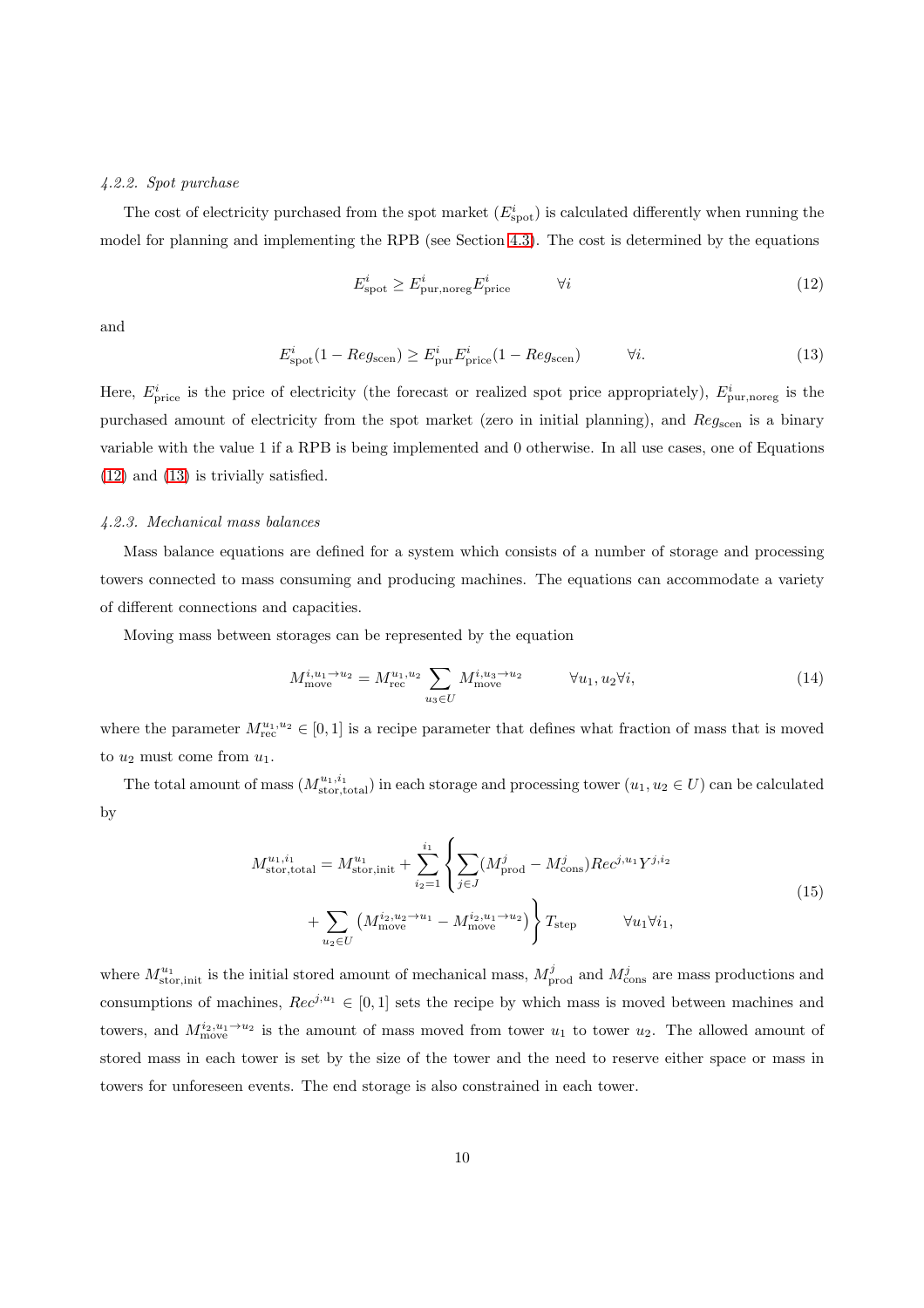Some processes in towers take more time than one timestep. The amount of mechanical mass that is ready to be moved ahead from a tower  $(M_{\text{stor,ready}}^{u_1,i_1})$  is calculated by the equation

$$
M_{\text{stor,ready}}^{u_1, i_1} = M_{\text{stor,init}}^{u_1} + \sum_{i_2=1}^{i_1 - M_{\text{delay}}^{u_1}} \left\{ \sum_{j \in J} \left[ (M_{\text{prod}}^j - M_{\text{cons}}^j) Rec^{j, u_1} Y^{j, i_2} \right] + \sum_{u_2 \in U} \left( M_{\text{move}}^{i_2, u_2 \to u_1} - M_{\text{move}}^{i_2, u_1 \to u_2} \right) \right\} T_{\text{step}}
$$
\n
$$
- \sum_{i_2 = i_1 - M_{\text{delay}}^{u_1}}^{i_1} \left\{ \sum_{j \in J} \left[ M_{\text{cons}}^j Rec^{j, u_1} Y^{j, i_2} \right] + \sum_{u_2 \in U} M_{\text{move}}^{i_2, u_1 \to u_2} \right\} T_{\text{step}}
$$
\n
$$
+ \sum_{u_2 \in U} M_{\text{move}}^{i_2, u_1 \to u_2} \left\} T_{\text{step}}
$$
\n
$$
\forall u_1 \forall i_1,
$$
\n(16)

where the processing time in a tower  $(M_{\text{delay}}^{u_1})$  is given as an integer amount of time steps the process takes.

To guide how mechanical mass is stored and processed, a maximum allowed rate of change has been assigned for each tower. The limit is not strict, but rapid changes are penalized by small costs that depend linearly on the penalizable change for each hour. Different towers have separate penalty factors, which allows the prioritization of the stability of certain towers' surface levels for realistic operation. This does not affect the production scheduling due to small penalties.

For a GW line to be running, a minimum amount of stones must be running. This limitation is implemented by the following equations:

$$
GW_{\text{stonesON}}^{i,l_{\text{GW}}} - GW_{\text{active}}^{i,l_{\text{GW}}} A_{\text{GW}} \le 0 \qquad \forall i \forall l_{\text{GW}}
$$
\n
$$
(17)
$$

and

$$
GW_{\text{stonesON}}^{i,l_{\text{GW}}} + (1 - GW_{\text{active}}^{i,l_{\text{GW}}}) A_{\text{GW}} \ge GW_{\text{stones,min}}^{l_{\text{GW}}} \qquad \forall i \forall l_{\text{GW}}.
$$
 (18)

Here,  $GW^{i, l_Gw}_{\text{stonesON}}$  is the amount of stones that are running,  $GW^{i, l_Gw}_{\text{active}}$  is a binary variable representing the line  $(l_{\rm GW} \in l_{GW,set})$  being running (1) or stopped (0),  $A_{\rm GW}$  is a sufficiently large positive integer,  $GW^{l_{\rm GW}}_{\rm stones,min}$ is the required minimum amount of stones running.

#### <span id="page-11-0"></span>*4.3. Calculation process*

First, the mill site purchases electricity from the spot market for the following day based on their best knowledge at that point in time. Costs are then calculated for that plan but with realized electricity prices. In the modeling, this is compared with the situation that a certain regulating bid by the mill site is accepted. The bid acceptance causes lost mechanical mass production. The lost production is assumed to be compensated for within 24 hours. For this purpose, the intra-day electricity market can be utilized. All these actions are represented in the following formulation.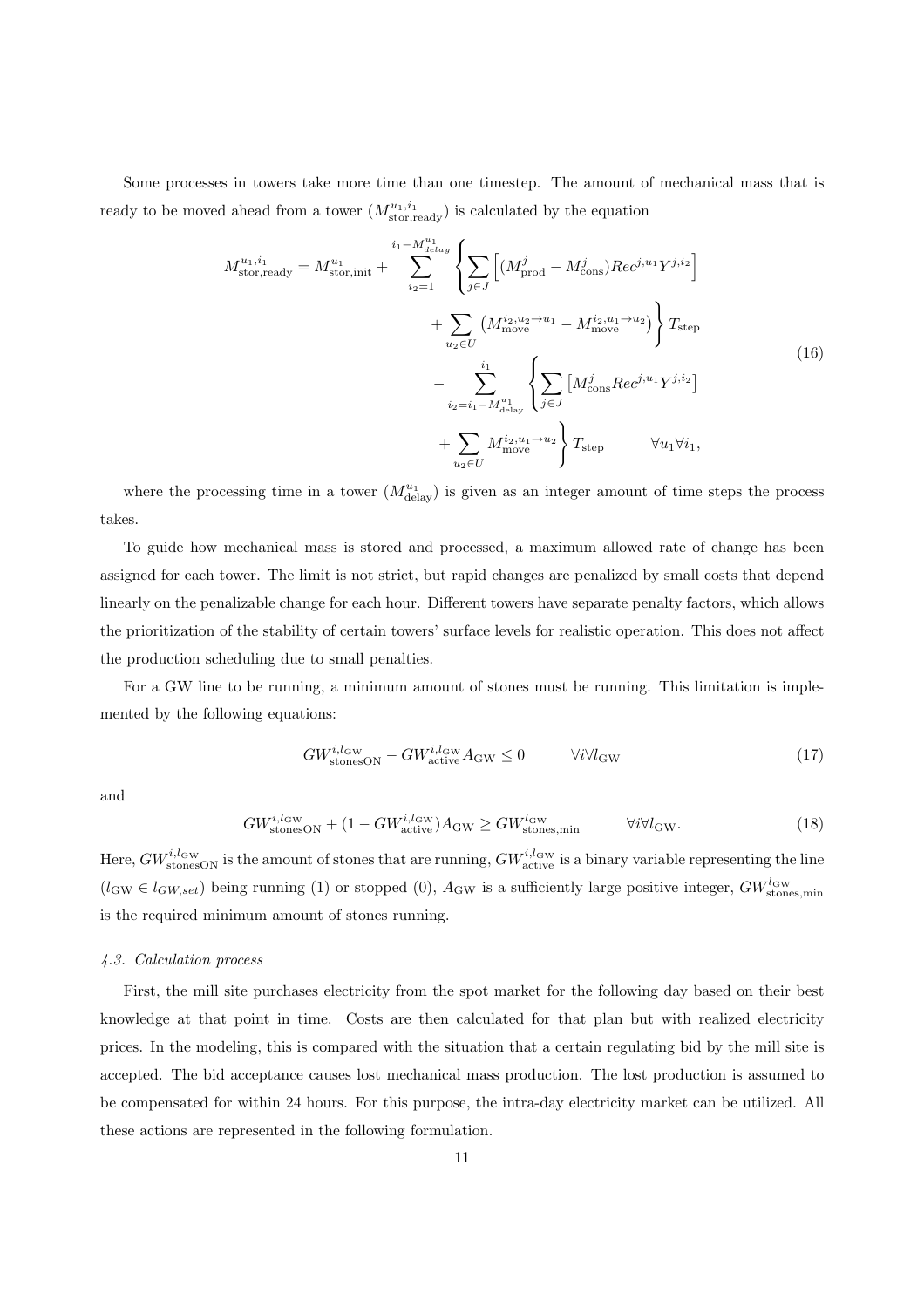The calculation of the cost of regulation can be divided into four steps: three runs of the model, and a final calculation step. The steps will be presented next, along with additional constraints for Step 3.

#### *Step 1: Forecast*

The model is solved with a forecast for electricity spot price. The result is an hourly production schedule for both CHP plant and mass production machinery for a 24-hour period. The constraints presented in Section [4.2](#page-8-0) are used. The variable  $E_{\text{rev,id}}^i$  (revenue or cost from intra-day trading) is naturally zero.

#### *Step 2: Optimized plan with realized prices*

The exact production plan created in Step 1 is kept, but the price of electricity is changed to the realized spot price of electricity. This produces the realized cost of the operation that was planned according to the price forecast.

#### *Step 3: Implementation of a regulating power bid*

Here, the production plan of Steps 1 and 2 is modified due to an accepted RPB on the first hour of the modeling period. Additional constraints described in Equations  $(19)$ – $(24)$  are applied.

The decrease in electricity purchases from Step 2 to Step 3 during regulating hours (to implement the RPB) is given by

<span id="page-12-0"></span>
$$
E_{\text{pur}}^i = E_{\text{pur,moreg}}^i - E_{\text{reg,vol}} \qquad i \in Reg_{\text{hrs}},\tag{19}
$$

where  $E_{\text{pur}}^i$  is the purchased electricity during the solve, and  $E_{\text{pur, noreg}}^i$  is the electricity purchased in Steps 1 and 2,  $Reg_{\text{hrs}} \subset T_{set}$  is the set of regulating hours, and  $E_{\text{reg,vol}}$  is the time-invariant amount of sold regulating power, which is a variable constrained to match the RPB size limits as described later.

The total amount of intra-day purchases  $(E_{\text{pur},\text{id,total}}^i)$  is calculated from the change in electricity purchases between Steps 2 and 3. Intra-day purchases are forbidden during the regulating hours. These two constraints are set by the following equations:

$$
E_{\text{pur},\text{id,total}}^{i} = 0 \qquad \qquad \forall i \in Reg_{\text{hrs}},
$$
  

$$
E_{\text{pur},\text{id,total}}^{i} = E_{\text{pur}}^{i} - E_{\text{pur,noreg}}^{i} \qquad \qquad \forall i \notin Reg_{\text{hrs}}.
$$
 (20)

The total purchased amount of intra-day electricity is divided into three blocks to allow different pricing of different sizes of purchases or sales.

<span id="page-12-1"></span>
$$
E_{\text{rev},\text{id}}^i = -\left(E_{\text{pur},\text{id},\text{b1}}^i E_{\text{price1},\text{id}}^i + E_{\text{pur},\text{id},\text{b2}}^i E_{\text{price2},\text{id}}^i + E_{\text{pur},\text{id},\text{b3}}^i E_{\text{price3},\text{id}}^i\right) Reg_{\text{seen}} \qquad \forall i,
$$
\n(21)

where for block 1,  $E_{\text{pur},\text{id},\text{b1}}^i$  is the purchased amount of intra-day electricity and  $E_{\text{price1},\text{id}}^i$  is the price of intra-day electricity. An identical term exists for each of the three blocks. The estimation of the price of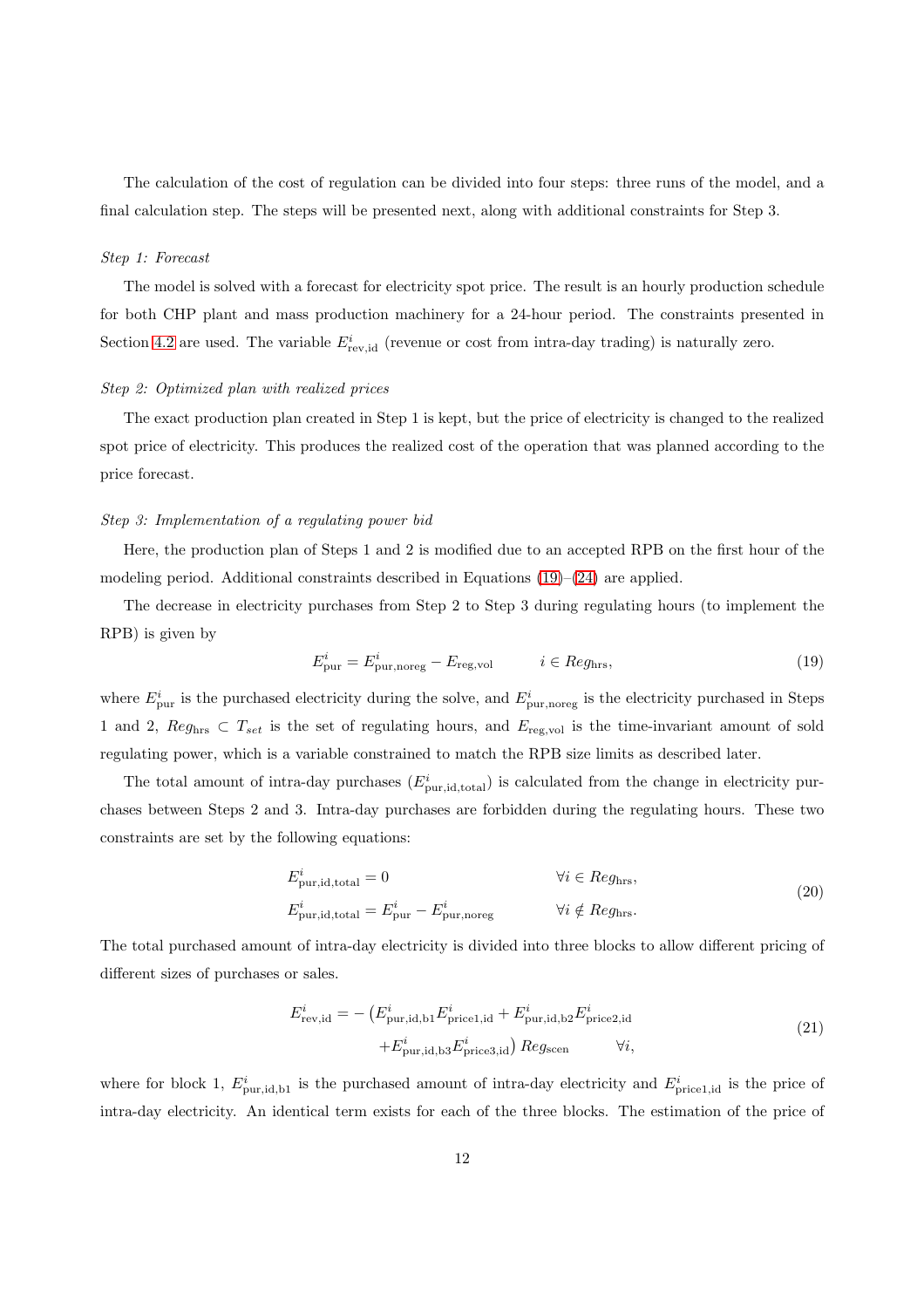intra-day electricity is described in Section [4.4.](#page-14-0) The total intra-day purchase  $E_{\text{pur},\text{id,total}}^{i}$  is constrained by

$$
E_{\text{pur},\text{id},\text{total}}^{i} = E_{\text{pur},\text{id},\text{b1}}^{i} + E_{\text{pur},\text{id},\text{b2}}^{i} + E_{\text{pur},\text{id},\text{b3}}^{i} \qquad \forall i,
$$
\n
$$
(22)
$$

where the variable  $E_{\text{pur},\text{id},\text{total}}^i$  can only hold integer values, i.e. intra-day purchases and sales are integersized. The total intra-day purchases are also limited by the following equations:

$$
Reg_{\text{dir}} \sum_{i \in T_{\text{set}}} E_{\text{pur}, \text{id}, \text{total}}^{i} \le \sum_{i \in Reg_{\text{hrs}}} E_{\text{reg}, \text{vol}},\tag{23}
$$

<span id="page-13-0"></span>and

<span id="page-13-1"></span>
$$
Reg_{\text{dir}} E_{\text{pur},\text{id},\text{b1}}^i \ge 0 \qquad \forall i. \tag{24}
$$

Here,  $Reg_{dir}$  is the regulation direction (1 for up-regulation and  $-1$  for down-regulation). Equation [\(23\)](#page-13-1) sets the maximum total volume of intra-day purchases to the total volume of the RPB. Equation [\(24\)](#page-13-0) sets the direction of intra-day trading for block 1 to be opposite to the direction of regulation. An identical equation to Equation [\(24\)](#page-13-0) is written for  $E_{\text{pur},\text{id},\text{b2}}^i$  and  $E_{\text{pur},\text{id},\text{b3}}^i$ .

In this paper the RPB is always for up-regulation (a decrease in electricity consumption). The model can also be used for modeling down-regulation, but this has not been confirmed to be realistic in the case site due to the long ramp-up time of the machinery.

The new production plan must satisfy all original constraints. The purpose of having the RPB in the beginning of the modeling period is to control the amount of time the model has to return the system to its original state. The model user can also choose to change the regulating hour. Similarly, in this work all regulating periods are one hour, but the model allows longer time periods to increase its adaptability to other analyses.

On the regulating hours, the amount of electricity production is unchanged, as combining production and consumption side bids is not allowed. The amount of electricity purchases is changed according to the accepted bid, but no cost or compensation is considered for the regulating power. Due to long lead times in starting up mechanical mass production machinery, it is asserted that to execute up-regulating bids, machines can only be turned off during the hours of the bid, and not started up to affect the net decrease in electricity consumption.

After the regulating hour(s), the mill site has either a surplus or deficit of mechanical mass compared to the original production plan. In case of up-regulation, the model needs to schedule additional production for hours after the regulating hours. To correct the mechanical mass deficit, the site is allowed to buy or sell additional electricity from or to the intra-day market. The amount and direction of trading is constrained in Equations [\(23\)](#page-13-1) and [\(24\)](#page-13-0) to prevent uncertain opportunistic trading that is untypical for a paper mill site and not in the focus of this work.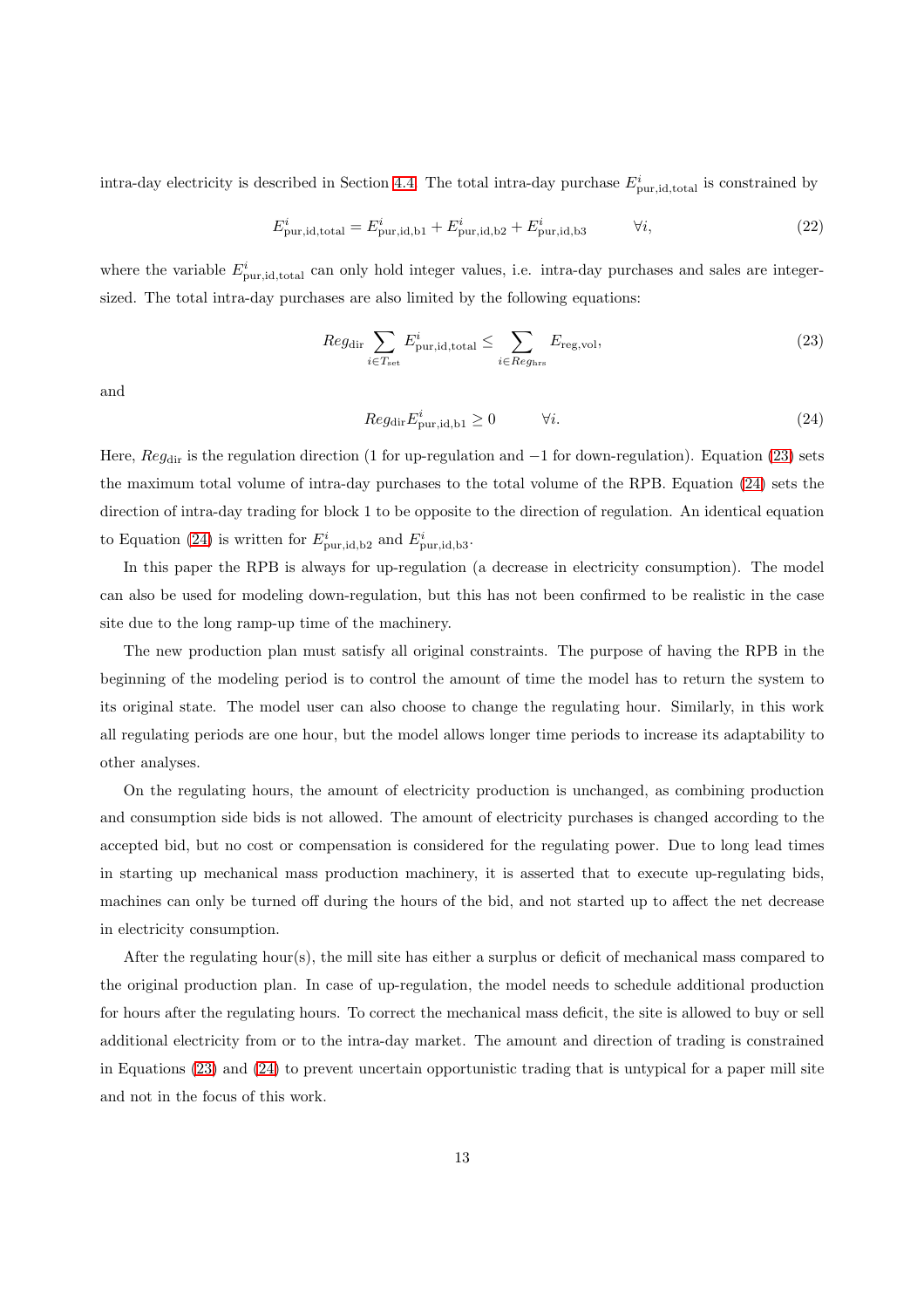#### *Step 4: Calculation of the cost of regulation*

The difference between the total costs of operation in Steps 2 and 3 is calculated, and divided by the size of the RPB. This results in the cost caused by executing the RPB in  $\epsilon/MWh$ . Since no compensation or cost was assumed for the regulating power, this is the cost that needs to be compensated for the bid to be economically viable. In other words, it shows the minimum viable price of regulation.

#### <span id="page-14-0"></span>*4.4. Elbas price estimation*

The intra-day prices were estimated from a set of realized Elbas trades at the case company. In contrast to e.g. Faria and Fleten [\[30\]](#page-30-11), who use public data and a time series model for intra-day price modeling, a company-specific dataset from the year 2014 is used in this work.

For an industrial consumer in a producer dominant market, it is more realistic to model intra-day prices using a company-specific dataset than a general market dataset. For the large spot market the mill site is clearly a price taker, and we can thus simulate participation on that market based on realized prices. However, in the smaller Elbas market the prices are much more volatile and dependent on the time of purchase and the size of the bid (see the pricing mechanism in Section [2.2\)](#page-4-0). In addition, market participants are very different in their motivations to participate in intra-day trading. For example, hydro power producers can use storage to optimize their production based on changing water values, and they have the option not to trade. In contrast, the case site typically has much less flexibility in whether or not to buy at a certain price, as it has a more specific need of electricity. This means that the case site often faces less favorable prices compared to most market participants. For these reasons, it is preferable to use data that describes how the company is actually succeeding on the market, rather than using general market data.

As shown in Equation [\(21\)](#page-12-1), the intra-day prices for the model are divided into three price categories based on the assumption that buying higher volumes results, on average, in a higher purchase price due to demand-supply dynamics. Based on subjective estimates, it is assumed that under 20 MWh hourly volume is readily availabe in the Elbas market, and another 20 MWh could be achieved with reasonably good prices. If the hourly purchase exceeds 40 MWh, the purchase price should be relatively high.

Table [1](#page-15-0) shows the estimated multipliers of intra-day prices (compared to day-ahead market) which are used in the model to forecast the intra-day prices. As an example, if the day-ahead (spot) price is  $32 \in /MWh$ , the model allows intra-day purchases up to 20 MWh/h for the price  $32.32 \in /MWh$ , additional purchases up to 20 MWh/h for 34.88  $\epsilon$ /MWh, after which the price is 40.32  $\epsilon$ /MWh. This pricing model captures the essential dynamics of the intra-day market and is based on actual trades, but it is noted that in reality, the possibilities to purchase power from Elbas vary significantly based on market conditions such as balancing needs and market tightness, and also based on individual asset conditions such as the hydorological situation on the main rivers in Finland.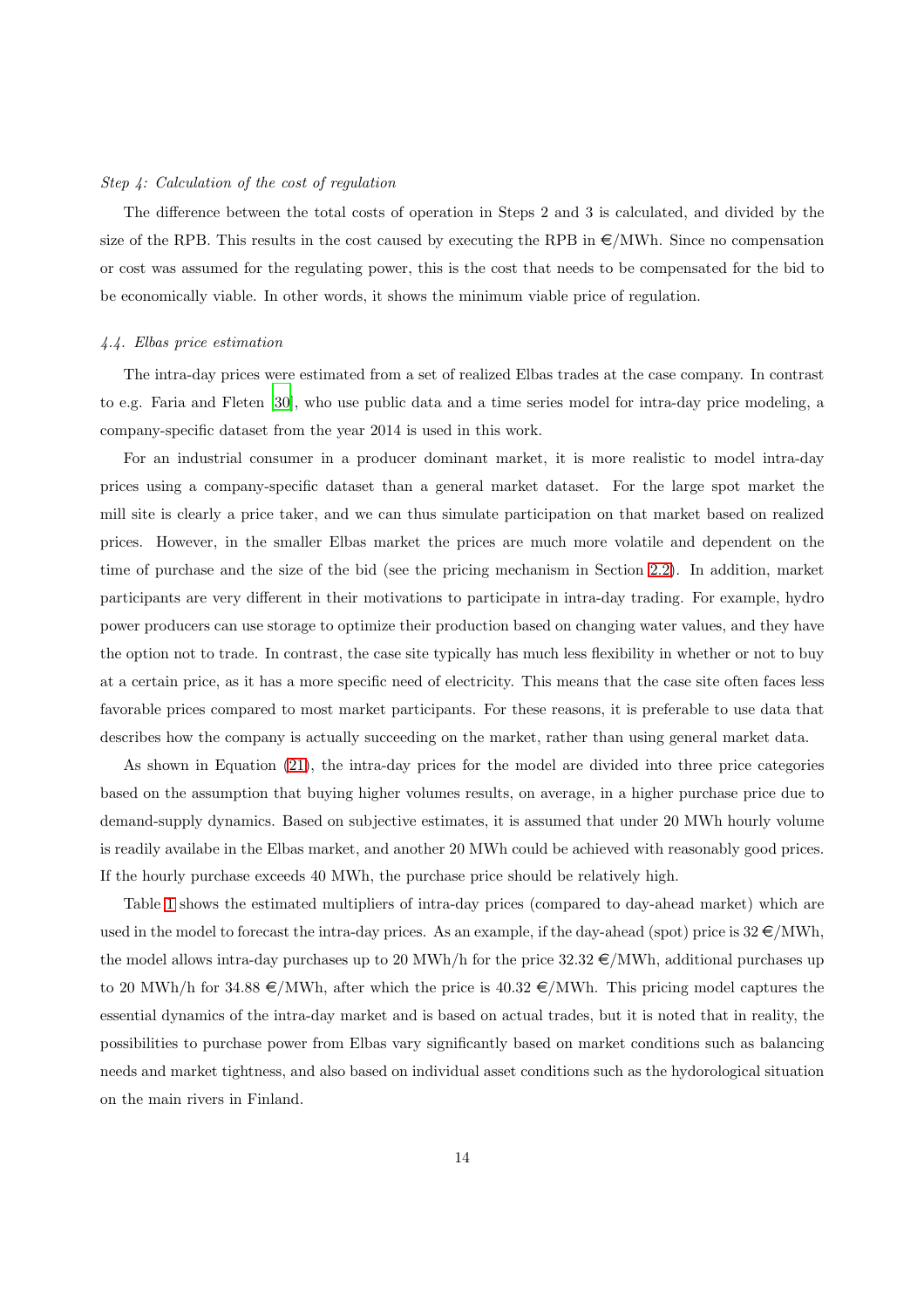<span id="page-15-0"></span>

| Volume                  | $0-20$ MWh   20.1–40 MWh   40.1 MWh |      |
|-------------------------|-------------------------------------|------|
| Multiplier $\vert$ 1.01 | 1.09                                | 1.26 |

Table 1: Day-ahead price multipliers for intra-day price for varying sizes of purchases.

#### *4.5. Model statistics*

A representative instance of the model has 6776 constraints and 5424 decision variables, 1100 of which are integer variables, including 1008 binary variables. Solving the model, written with AIMMS 4.13 and solved with CPLEX 12.6.2, takes about 5-8 seconds on a normal laptop. However, as is typical with mixed integer linear programming problems, some instances take noticeably longer to solve. Thus, an optimality gap of 0.1  $\%$  is used, along with a solve time limit of 30 seconds.

## *4.6. Illustrative example*

Price data for an examplary modeling period is shown in Figure [3](#page-15-1) with the intra-day prices for purchases of less than 40 MWh/h. With this and other inputs, like the fixed paper machine schedule, the model creates an optimal mechanical mass production schedule and power plant operating plan. The optimal production schedules of paper machines and mechanical mass production are shown in Figure [4](#page-16-0) in gray and white.



<span id="page-15-1"></span>Figure 3: Price data for an examplary model run.

The scheduled production of all production lines starts at the beginning of the period, continuing until the end with only the units with the lowest operating costs for each product type. This behavior is due to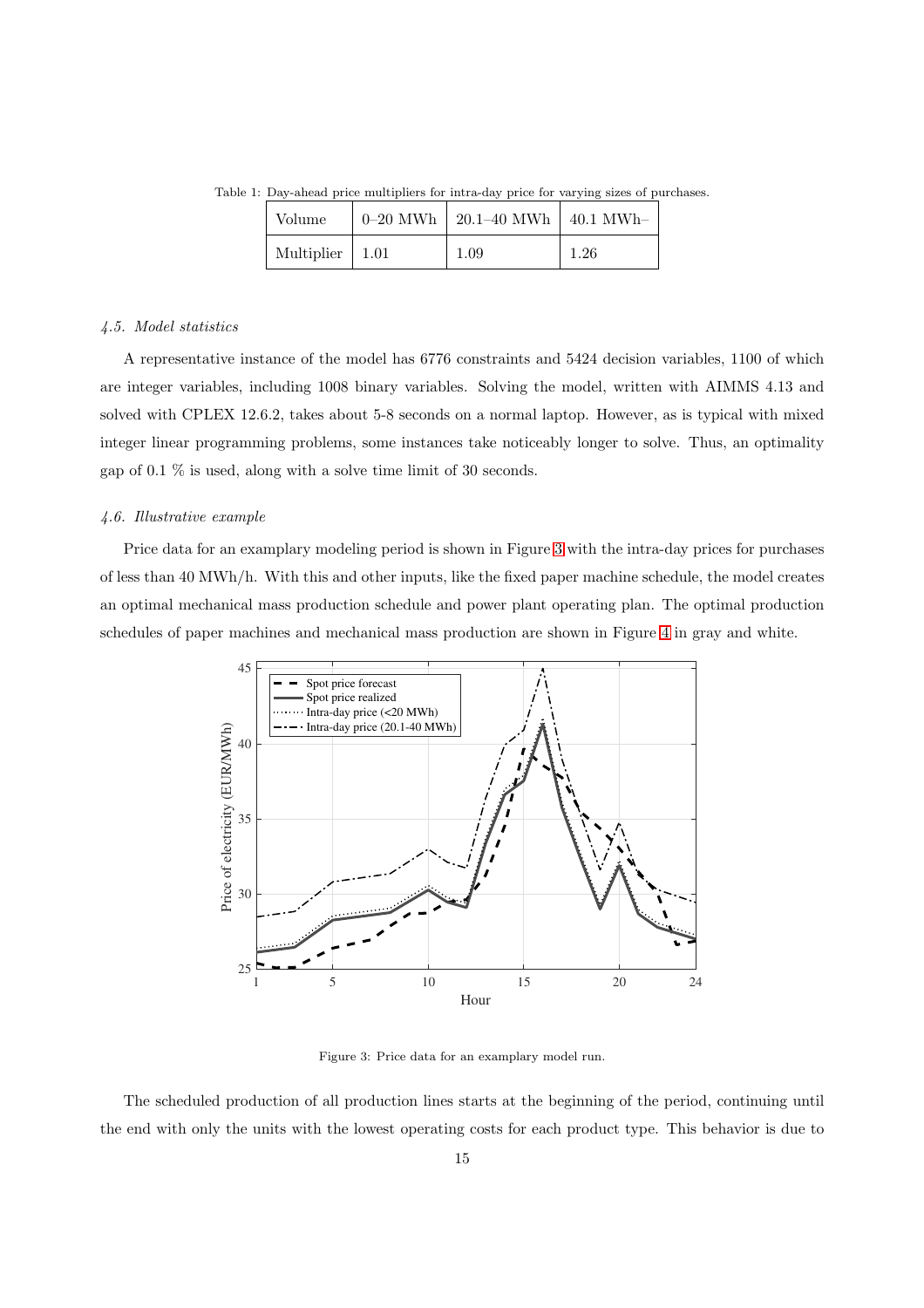

<span id="page-16-0"></span>Figure 4: Illustration of the original and regulating scenario in an examplary modeling period.

machines being running on hour 0 (no start-up costs on hour 1), and the forecast spot price also being low. Three lines are stopped mid-period, always either during the halt of PM3 or during the peak of the forecast spot price. It is notable that the schedules do not only follow the need of steam or the price of electricity, but a non-trivial combination of the two. Since the model does not constrain the starting or stopping of machines in any way, the shown schedule may not be recommendable in practice.

The cost of steam also depends on the forecast price of electricity through power plant operation. Figure [5](#page-17-1) shows the operating points of the CHP plant in the modeling period. The fuel consumption of each extremal operating point is shown in megawatts next to the operating points. Electricity production is nearly constant outside a few peak hours, and heat production is altered. Heat production is also visualized in Figure [6.](#page-17-2)

The original production schedule is altered to execute an up-regulating power bid. In this case, the RPB is constrained to be approximately 20 MW, and the realized bid is also 20 MW. The realized bid size corresponds to the alteration with the smallest total cost increase. The realized alteration is shown in Figure [4.](#page-16-0) The consumption reduction for the RPB (shown with vertical stripes) is achieved through stopping 11 units in total. Production is compensated for later in the day (shown with diagonal stripes).

From the difference of the total costs of the original and altered schedule, the cost of regulation for the first hour can be calculated, in this case  $95 \in \text{/MWh}$ . Of this cost 58 % is caused by additional start-ups on hour 2, 33 % is caused by intra-day purcheses and 9 % by increased fuel costs. Because the modeling period's average spot price is  $30 \in /MWh$ , the regulation price should be over 3 times the spot price to cover the costs for the mill site.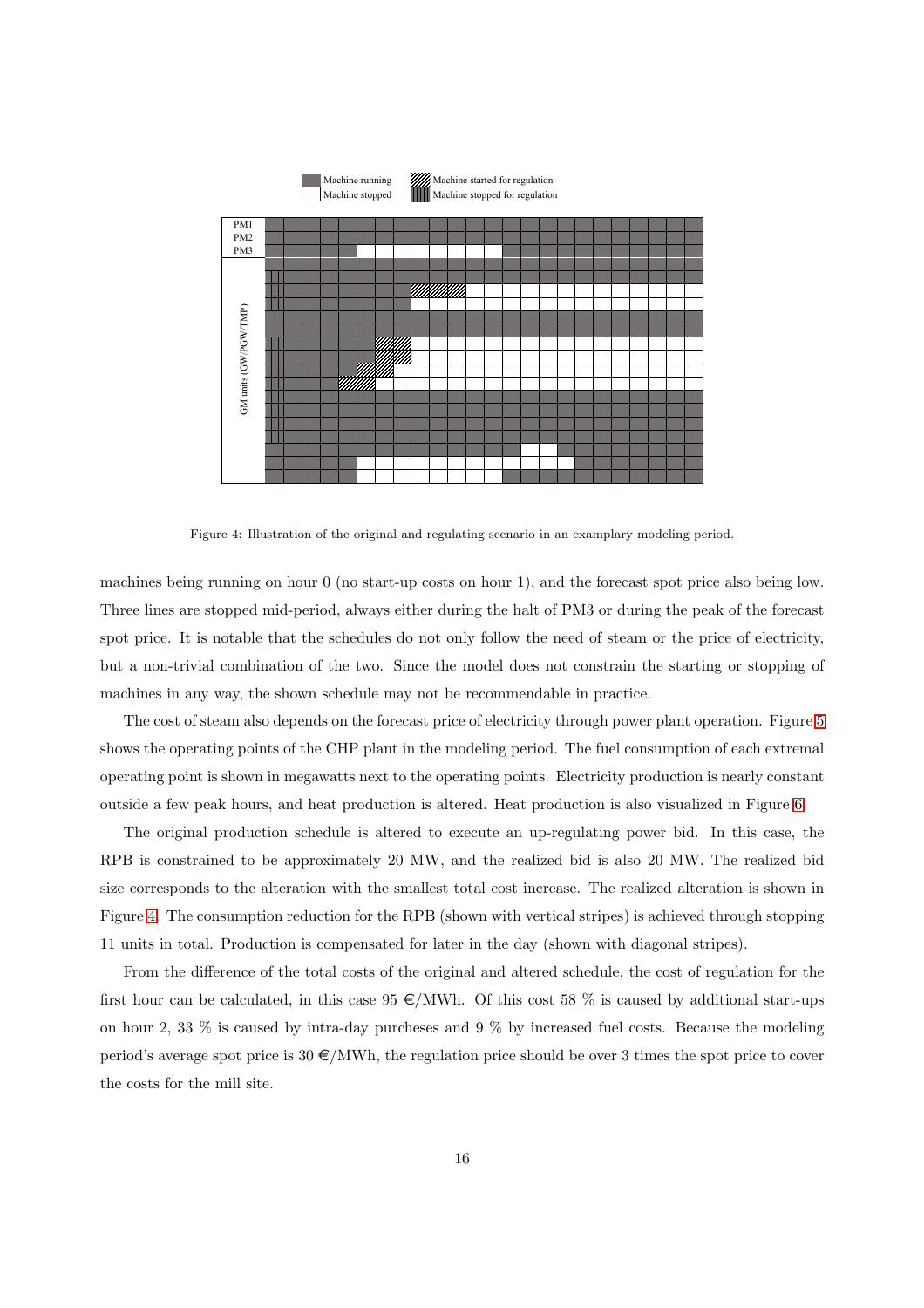

Figure 5: Power plant operating region and operating points during an examplary model run. In numbers next to the operating points, the fuel power in each point is shown in megawatts.

<span id="page-17-1"></span>

<span id="page-17-2"></span><span id="page-17-0"></span>Figure 6: Heat production of the power plant during an examplary model run.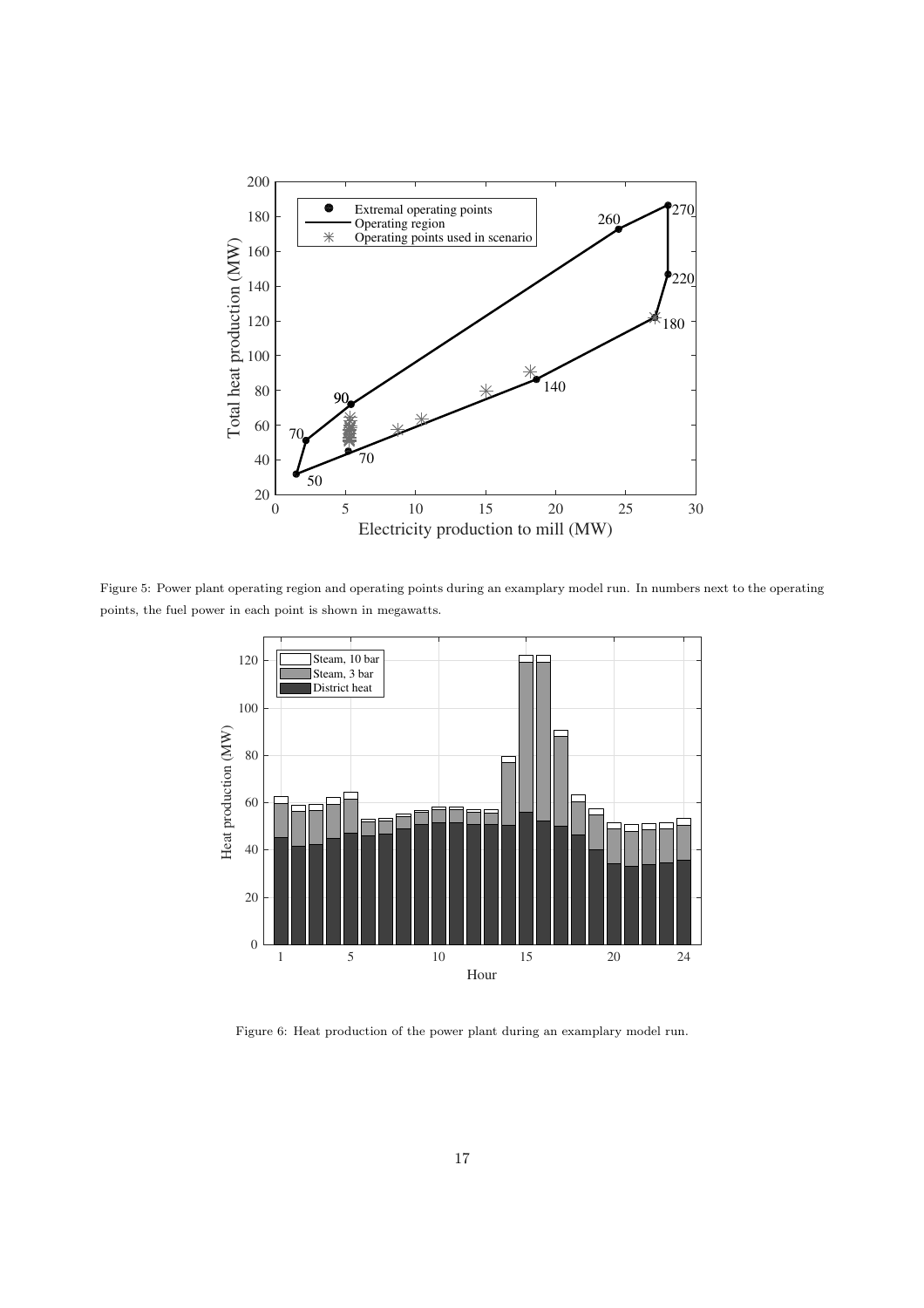## 5. Results

The aim of this section is to find out how much flexibility the modeled mill site can offer to the regulating power market and at what cost. The total electricity consumption of the mechanical mass production lines in the case mill site is around 100 MW. In the modelled scenarios this consumption is rarely achieved, so a lower 80 MW is used as the maximum up-regulating capacity of the mill site. In this section the cost of regulation relative to the spot price is estimated in different scenarios. Then, a stylized bidding curve is developed and tested against actual market conditions of 2014.

#### *5.1. Cost of implemented regulating power bids*

The cost of implementing RPBs of varying sizes is assessed by using the model described earlier. This is done by running a simulation for different 24-hour periods chosen from the year 2014. Specifically, these periods are sampled by selecting as the period starting point any hour where at least 80 MWh of upregulation was actually sold in the regulating power market in Finland. This results in 611 different 24-hour periods that are known to be relevant from the regulating power perspective. For each of these periods, the model is used to calculate the costs of executing bids of 10,20,...,80 MW. Thus, in total, the model is run in 611 · 8 = 4888 different situations and, out of these, it is possible to implement the bid in roughly 90  $\%$ of the cases. In the unsuccessful cases, especially large RPBs are impossible because of a technical reason, e.g. due to steam demand by paper machines and thus the inability to shut down TMP lines. From here on, only the successful runs are considered in the analysis.

The amount of implemented bids and the average cost of regulation for each bid size is listed in Table [2.](#page-18-0) The smaller RPBs are possible more often than the larger ones, which is expected due to reasons described above. The major factors that influence the cost of regulation are i) the volume of the bid, ii) the period's intra-day prices (determined by the spot price), and iii) the technical specifications of the mill, such as start-up costs and paper machine steam demand. The larger bids typically cost more to execute. Within a modeling period (for all bid sizes), parameters such as paper mill schedule and initial storage level are kept constant. The amounts of DH and sold steam are taken from historical realizations for the given period.

| Table 2: Amount of possible bids and the average cost of executing regulating power bids. |     |     |     |     |     |     |     |     |
|-------------------------------------------------------------------------------------------|-----|-----|-----|-----|-----|-----|-----|-----|
| Bid size (MW)                                                                             |     | 20  | 30  | 40  | 50  | 60  |     | 80  |
| Implemented bids                                                                          | 604 | 601 | 570 | 583 | 566 | 560 | 541 | 384 |
| Average cost $(\epsilon/MWh)$   59                                                        |     | 63  | 65  | 61  | 62  | 64  | 67  | 69  |

<span id="page-18-0"></span>Table 2: Amount of possible bids and the average cost of executing regulating power bids.

The peak of the cost of regulation on 30 MW in Table [2](#page-18-0) is due to a change in machinery used for the RPBs. One of the TMP lines can only be used for regulations of 40–80 MW due to its high electricity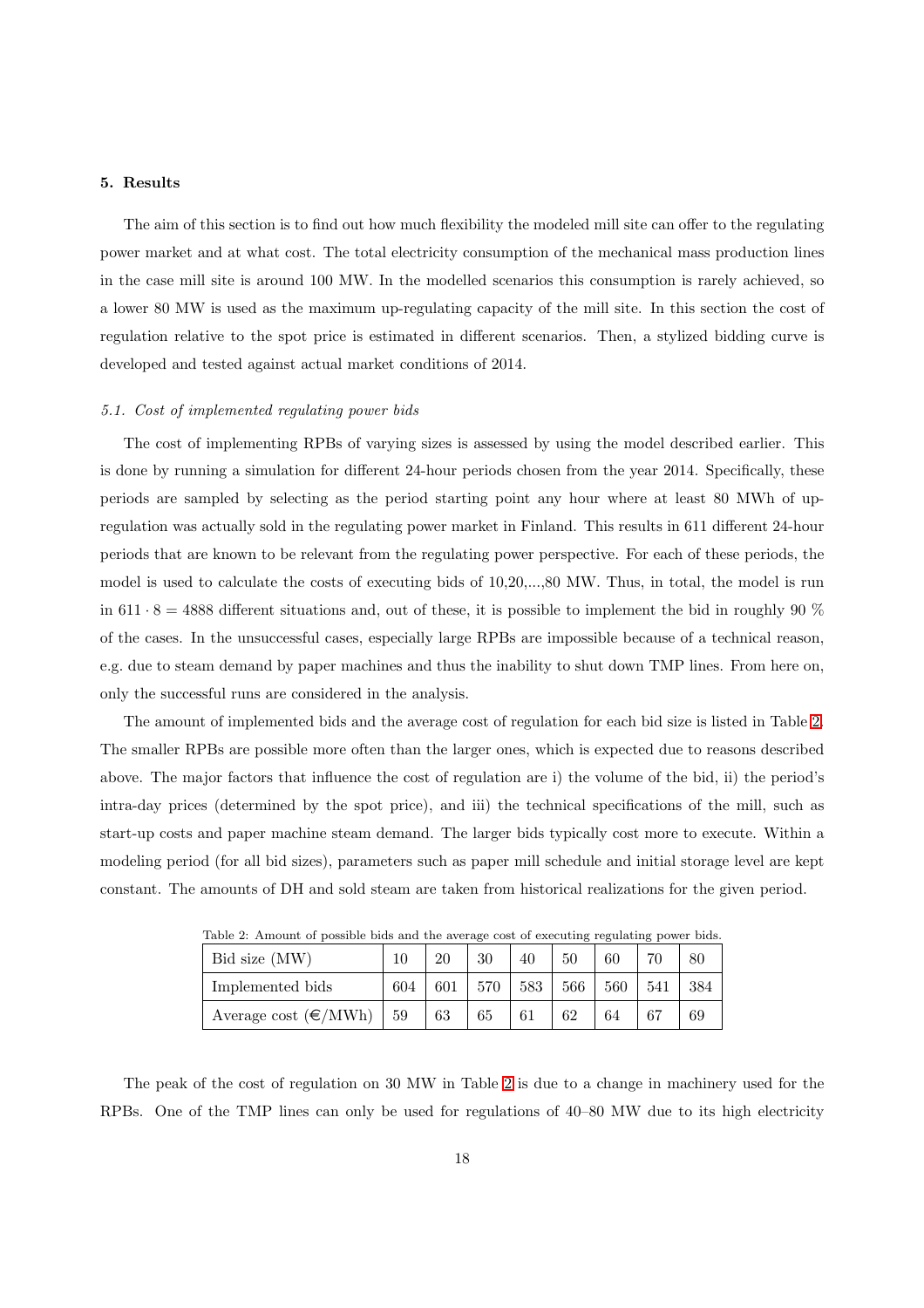consumption. The relatively low start-up cost of this line leads to a drop in the cost of regulation for bids of 40 MW or more.

The cost of regulation versus the average spot price for all runs with 60 MW of regulation is shown in Figure [7.](#page-19-0) The plotted lines illustrate where the cost of regulation is 1.5 and 2 times the average spot price. Close to 90 % of the realizations fit between these lines. On average, the technical cost per MWh of implementing a 60 MW up-regulating bid is 1.7 times the average spot price. The variance of the cost of regulation versus average spot price is strongly dependent on the bid size.



<span id="page-19-0"></span>Figure 7: Cost of regulation versus average spot price shown for 60 MW regulating bids.

#### *5.2. Flexibility cost curve*

On the left hand side of Figure [8,](#page-20-0) the distribution of the flexibility cost ratio (regulation cost vs. average spot price) is shown for different amounts of regulation. The highlighted area around the median illustrates the 25% to 75% percentiles and the thin lines delimit approximately 99% of the values; the rest are considered outliers. Two phenomenona can be observed: First, high regulation volumes cause higher unit costs than low volumes. This is explained by a higher need to purchase electricity from the intra-day market which, as explained in Section [4.4,](#page-14-0) exhibits prices that increase in demand. Also, it is not possible to allocate purchases to the cheapest hours only, due to many machine hours needed for additional production. With a low overall regulation volume, it is sometimes possible to make up for the regulation caused mass deficit without notable costs. With high volumes, however, the costs are inevitable and thus, even a risk seeking participant would need to bid with higher pricing.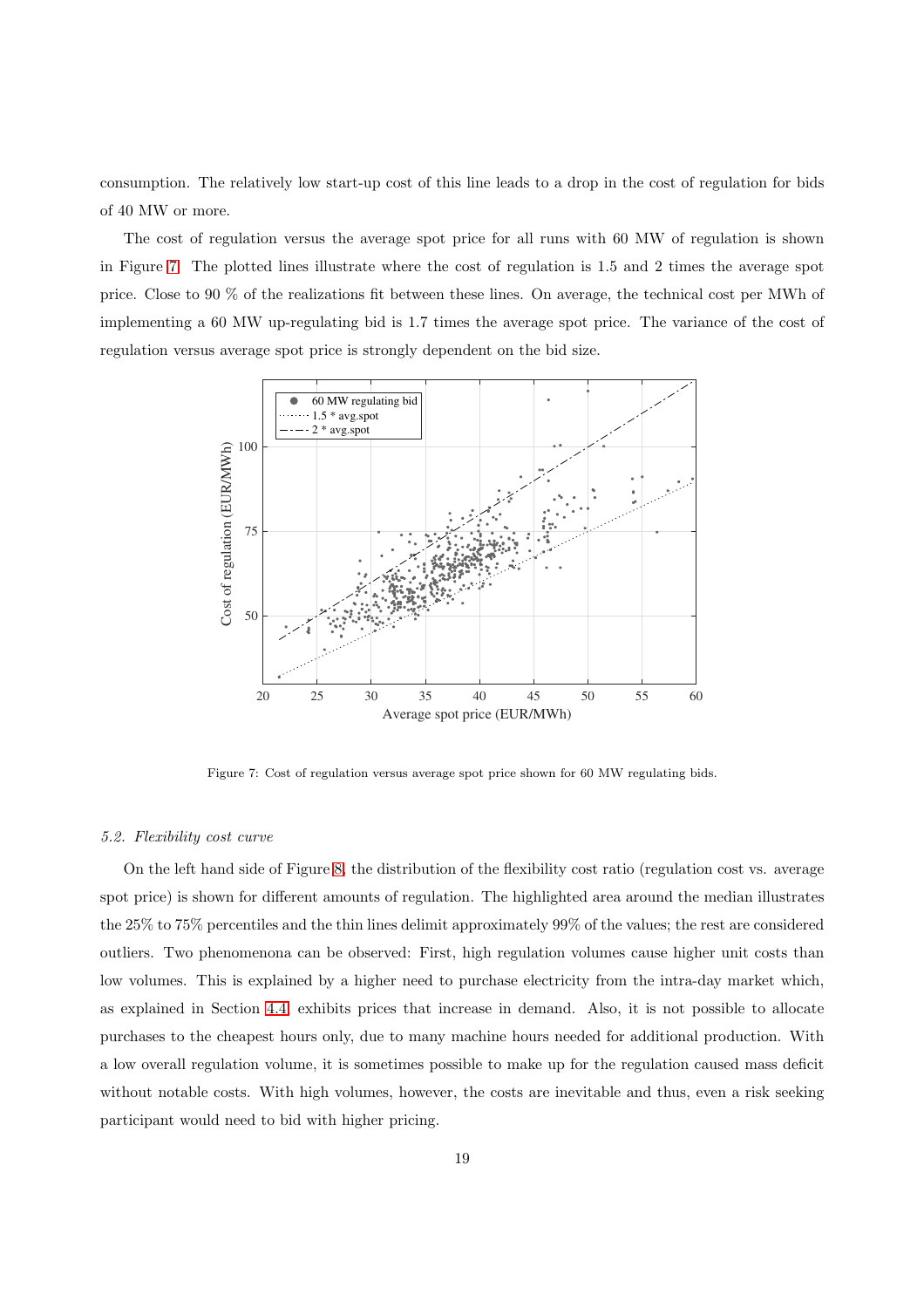

<span id="page-20-0"></span>Figure 8: Left: The distribution of the ratio between regulation cost and average spot price for different sizes of activated regulating power bids. Right: The corresponding marginal cost curve used for bidding at breakeven price.

When this research was conducted, the minimum bid in the Finnish regulating power market was 10 MW. The bids have to be independent, which means that the case site cannot bid, e.g. 10 MW and 20 MW as alternative bids but needs to bid in 10 MW increments. This implies that the case site in question can, at maximum, offer eight different bids of 10 MW each and, assuming rational bidding behavior, it is also optimal to make the bids in 10 MW increments to mimic marginal cost based pricing as accurately as possible (because the marginal cost is not constant but increasing). Thus, the marginal cost curve on the right-hand side in Figure [8](#page-20-0) is required for pricing each 10 MW bid. As an example, if the regulation cost for 10 MW is  $1.62 \cdot p_{\rm spot}$  and for 20 MW 1.65  $\cdot p_{\rm spot}$ , the first 10 MW should be priced at  $1.62 \cdot p_{\rm spot}$  but the second 10 MW at  $2 \cdot 1.65 - 1.62 = 1.68$  ( $\cdot p_{\text{spot}}$ ).

Note that the marginal cost curve of Figure [8](#page-20-0) represents the average marginal cost. In theory, the mill site could actually calculate the cost of regulation case by case using the optimization model. In the further examples, however, pricing based on the average case is assumed for better tractability and realism of the calculations. It is also realistic to assume that a paper mill would use a simplistic pricing equation rather than a complex optimization model.

#### *5.3. Simulated activity for year 2014*

The annual regulation potential of the case mill site is estimated by simulating its behavior in the 2014 Finnish regulating power market. The marginal cost curve of Figure [8](#page-20-0) is used as a basis for pricing and the volumes sold to the market are calculated based on realized up-regulation volumes and prices. Specifically,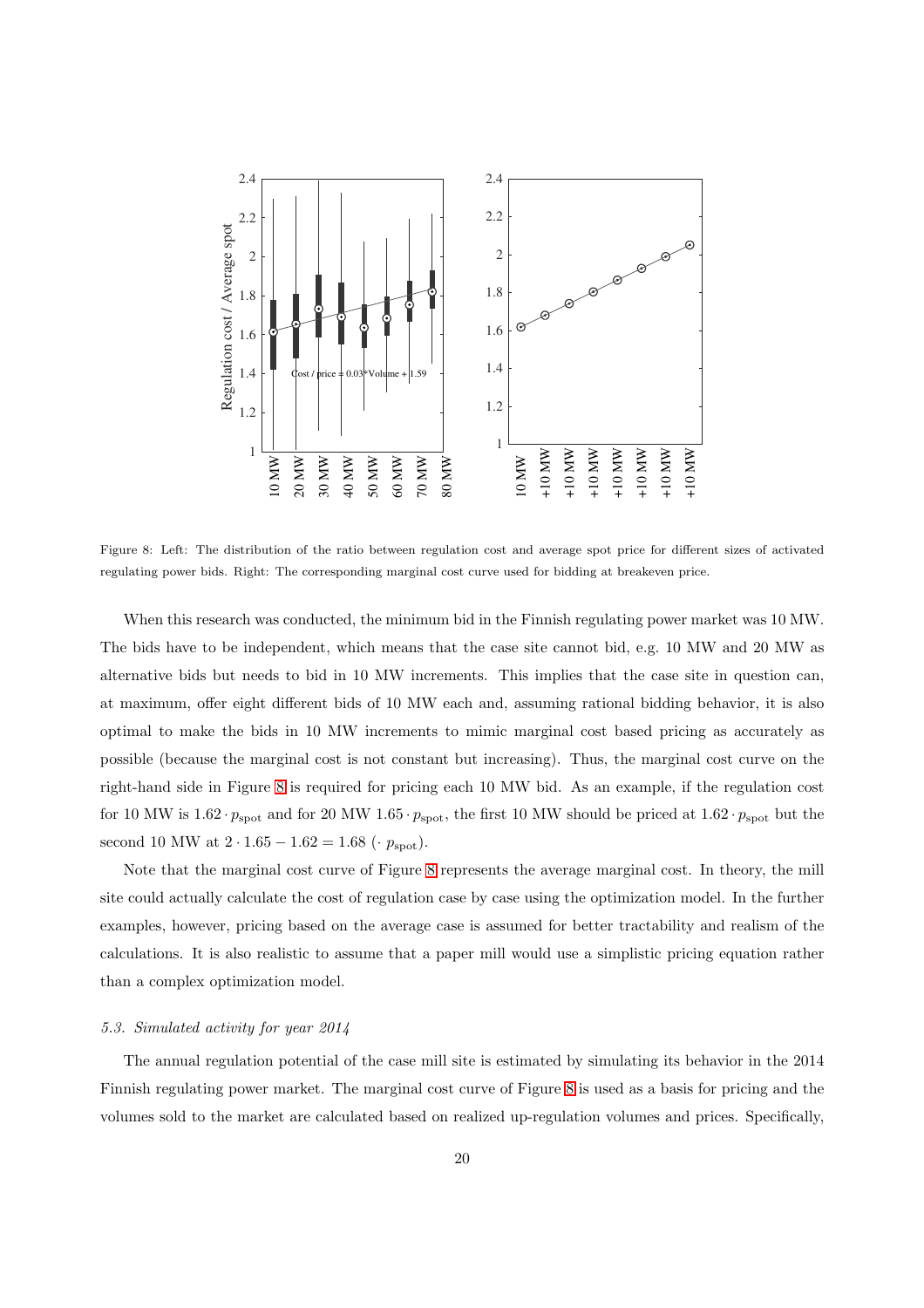it is assumed that the site can freely participate on any number of regulating hours and the realized bid is calculated for each hour as follows: the accepted bid is the largest possible of the 10...80 MW bids where both actual regulation price and volume exceed the corresponding bid price and volume. Throughout the analysis, it is assumed that the site is a price-taker and can capture any share of the market without a price impact.

There were in total 2088 hours of up-regulation in Finland in 2014 and the market total volume adds up to 137.8 GWh. In the simulation, the case site would have captured 12.8 GWh of the market by participating on 254 hours with an average of 50 MW. The corresponding market share would have been 9.3 %.

The frequencies of accepted bid sizes are shown on the left-hand side of Figure [9.](#page-21-0) By far the most often accepted bid size would have been 80 MW. The mill site's market share of the regulating power market during the hours of the accepted bids is shown on the right-hand side of Figure [9.](#page-21-0) It is notable that the median market share during these hours is 50 %, indicating that this site alone could account for half of the regulation needs in Finland when market conditions permit participation. This is affected by the frequently accepted 80 MW RPB shown on the left-hand side.



<span id="page-21-0"></span>Figure 9: Left: Frequencies of accepted regulating power bid sizes in simulation. Right: Simulated market share of the mill site in the regulating power market during regulating hours.

#### *5.4. Risk consideration*

The prices calculated above are based on technical costs when all processes work as expected. In reality, the mill site must account for risks when pricing regulation: First, the utilization of mass tower flexibility introduces a production risk for the site's end product, paper. Both GW and TMP lines suffer from unreliable start-ups and whenever they are shut down for up-regulation, there is a moderate chance of a significant ramp-up delay after the regulation is over. Besides the obvious imbalance cost risk, this can also lead to severe mass deficits which can result in a paper machine shut-down. In addition to a large technical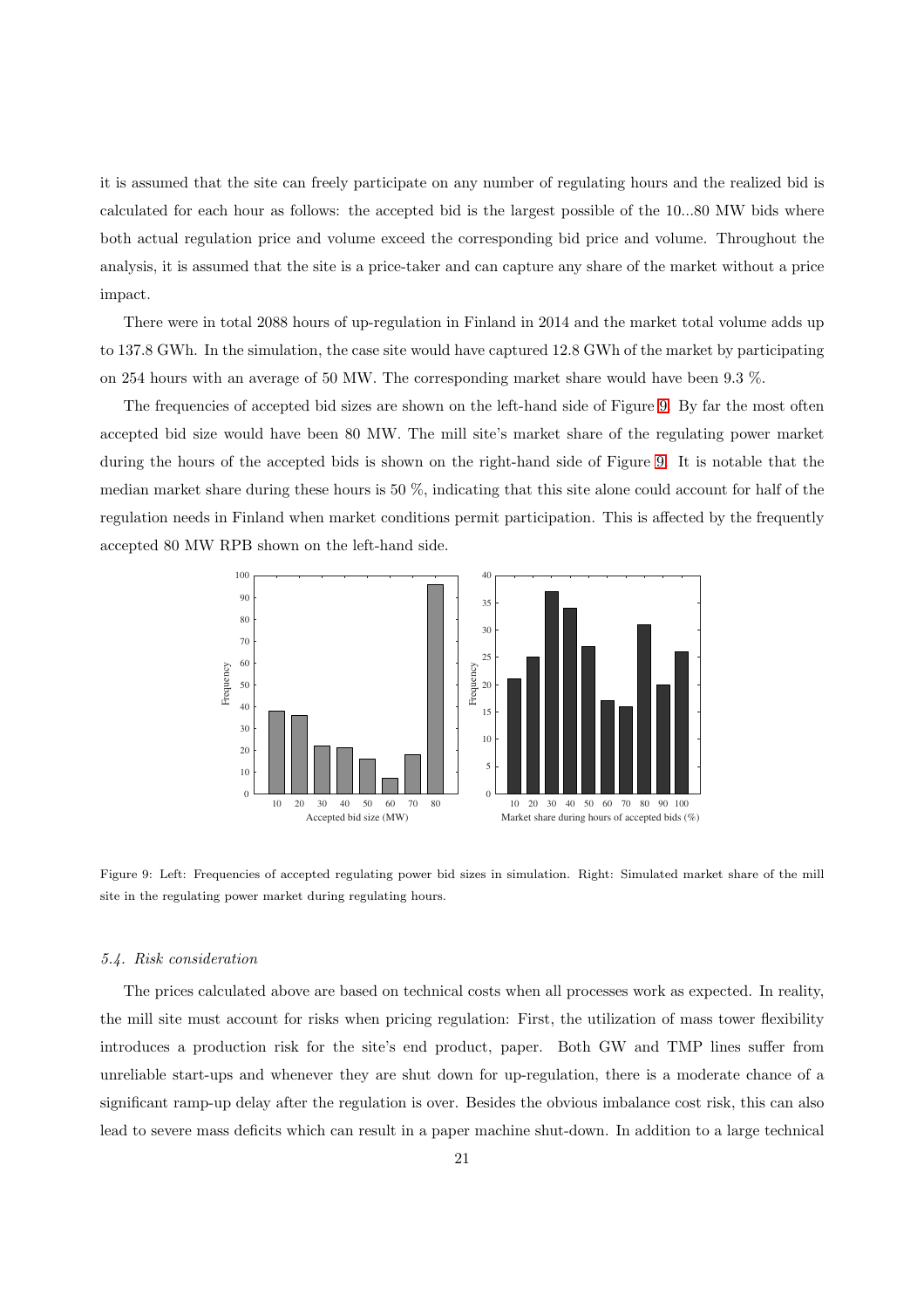cost of ramping a paper machine down (and up), production halts may lead to late deliveries due to tight production and logistics schedules. These carry very high costs in the form of price reductions and loss of customer satisfaction. Second, if large up-regulation actions are expected, re-starting multiple lines after the regulation can require extra resources (operators) that carry a cost. Third, other potential sources for added costs relate to quality problems due to process disruptions, needs to use expensive fuels such as oil at the power plant to satisfy steam demand, and the general operational risk posed by conducting market operations in an environment that is designed for running an industrial production process.

The estimation and/or modeling of these risks is rather complex and outside of scope for the presented model. In addition, statistical estimation of disruption probabilities is generally unreliable in many cases and here, the case company did not share such data due to confidentiality issues. However, based on anecdotal evidence, a stylized sensitivity analysis of the risk premium will be presented, i.e. a price add-on that the mill site would need to add to their cost to cover risks. For context, a survey regarding the costs of downtime in Swedish manufacturing companies is presented in [\[31\]](#page-30-12).

For risk consideration, the following assumptions are made: A disruption in mass production carries a cost of 1000  $\epsilon$ , and a consequent major disruption in paper production costs 500 k $\epsilon$ . Note that the latter can only occur after a mass production disruption, as in the model the paper machines do not participate in the regulation market. Additionally, it is assumed that the probability of a paper machine disruption does not depend on the volume of regulation, but the probability of a mass production disruption grows linearly with each additional 10 MW of up-regulation. By varying the probabilities of these regulation bid initiated disruptions, an expected value for the delay cost of one regulation event can be calculated.

In Table [3,](#page-22-0) a collection of probabilities are presented for the failure in mass production and a subsequent failure in paper production, and the corresponding risk premium dictated by the expected cost of disruption. Moreover, corresponding results are shown to earlier analysis of the total market participation in 2014, but with different risk premiums added to the bid price for up-regulation market.

| $Pr(mass \text{ prod.} distribution)$ | $0\%$    | $5\%$   | $10\%$  | $15\%$  | $5\%$   | $10\%$  | 15 %           |
|---------------------------------------|----------|---------|---------|---------|---------|---------|----------------|
| $Pr$ (paper machine disruption)       | $0\%$    | $5\%$   | $5\%$   | $5\%$   | 15 %    | $15\%$  | 15 %           |
| Risk premium $(\epsilon/MWh)$         | $\theta$ | 30      | 60      | 90      | 80      | 160     | 240            |
| Implemented bids (GWh)                | 12.8     | 6.5     | 4.2     | 3.4     | 3.4     | 1.2     | 0.2            |
| Implemented bids (qty)                | 254      | 99      | 63      | 45      | 47      | 24      | $\overline{4}$ |
| Market share                          | $9.3\%$  | 4.7 $%$ | $3.1\%$ | $2.4\%$ | $2.5\%$ | $0.9\%$ | $0.2\%$        |

<span id="page-22-0"></span>Table 3: Simulated up-regulation volumes for the case site in 2014 with varying disruption probabilities.

It can be observed that the volume of accepted bids drops even with relatively small risk premiums and, depending on the assumed error proneness of the production lines, the market share decreases from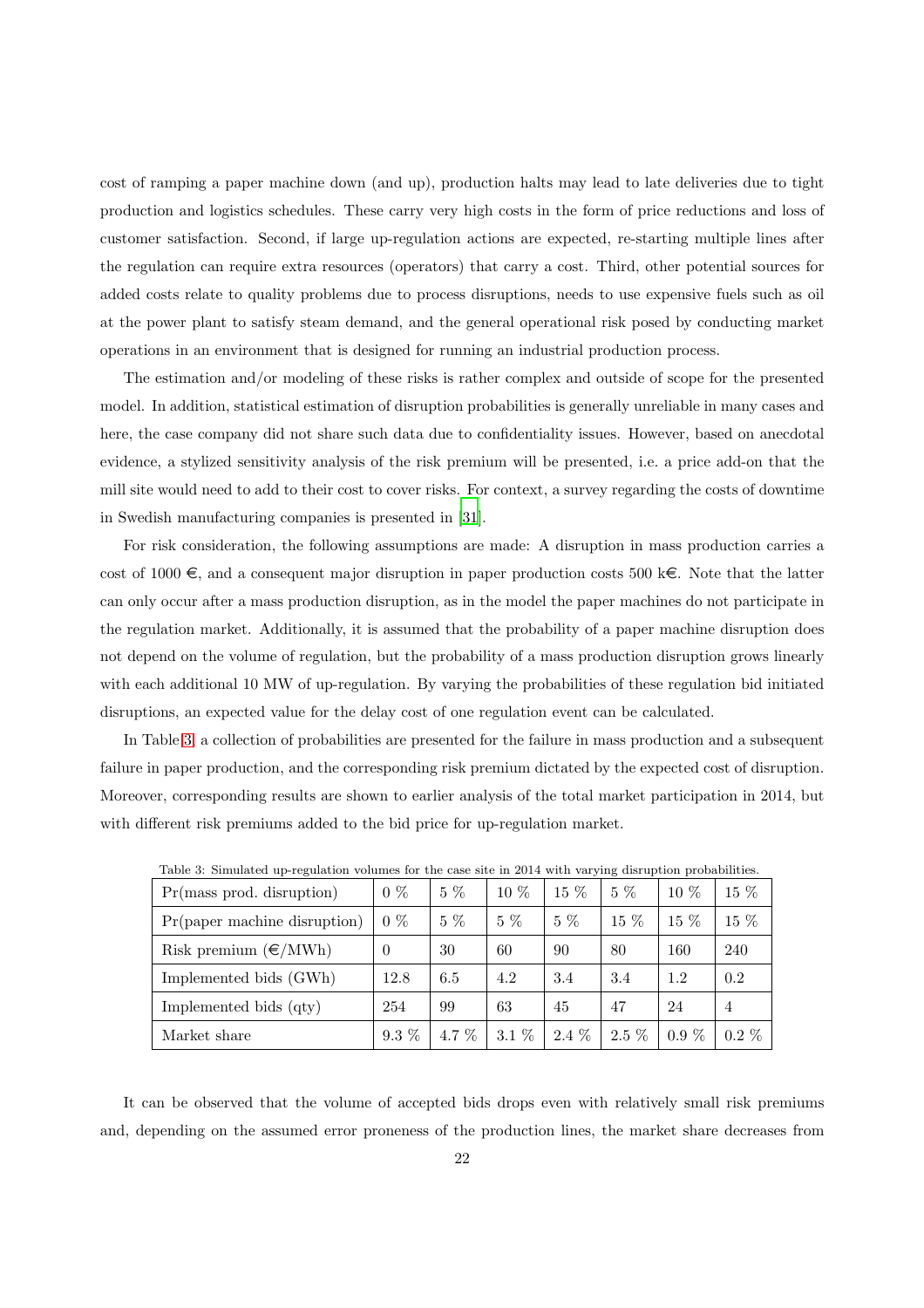<span id="page-23-0"></span>relatively large to minimal.

## 6. Discussion

The results in this paper highlight the economic viewpoint in the assessment of the potential of a large paper mill site to participate in the regulating power market. From a technical perspective, the site can offer 80 MW of regulation capacity for most hours of the year. Because the site accounts for some 20 % of all mechanical pulp production in Finland, the total potential of the industry (assuming identical production sites) is some 400 MW. This is a vast capacity, as the average need for up-regulation activations in Finland was only 16 MWh/h (includes all hours) in 2014. When the site's participation in the market was simulated with the presented pricing model, its average hourly participation was 1.4 MWh/h, which would correspond to 7.3 MWh/h on industry level. This would translate into a remarkable 37 % share of the whole upregulation market (under the assumption that everyone would operate as price takers with identical bidding curves). Gils [\[15\]](#page-29-14) estimated that the pulp industry accounts for around 70 % of demand response capacity potential in Finland.

The above figures represent maximum breakeven potentials without the consideration of risk or profit premiums. It was noted in Table [3](#page-22-0) that the share of accepted bids drops quite quickly if a risk premium is added to the marginal cost. Indeed, based on input from the case company, the simulated market share without risk considerations is significantly higher than the site's realized participation. The main reason is the difference between the actual bidding curves and the one presented in this work. There are multiple factors embedded in the actual bidding behavior that are not captured by the technical model of the site, the most important being the imposed risk for the main production process. The results, considered with roughly estimated risk premiums, suggest that the total market share of mechanical pulping in Finland could settle somewhere between 10 % and 20 %.

The findings of this work are partially comparable to Paulus and Borggrefe [\[6](#page-29-5)], who evaluate the potential of mechanical pulp production in the German regulation market. They assess that the industry's total running capacity is 312 MW and average volume of pulp storage is 1.5 hours, ending up modeling the industry as an energy storage with some 500 MWh of storage capacity. In their market simulation for year 2020, they however found that virtually no energy was sold as up-regulation to the market (0 % calls for positive capacity) by pulp producers. This result is somewhat surprising, given that their estimate for variable cost of participation was estimated to be  $\leq 10 \in$ , when the estimate in this work is linked to the spot price by a multiplier ranging from 1.5 to 2, which certainly results to a higher cost estimate. In any case, Paulus and Borggrefe [\[6\]](#page-29-5) conclude that IDSM has potential to provide some 50 % of the regulation capacity in the future, but this is not generally used as balancing power due to high costs of load reduction. This study (from the Nordic market) paints a similar picture, even though it shows some potential for actual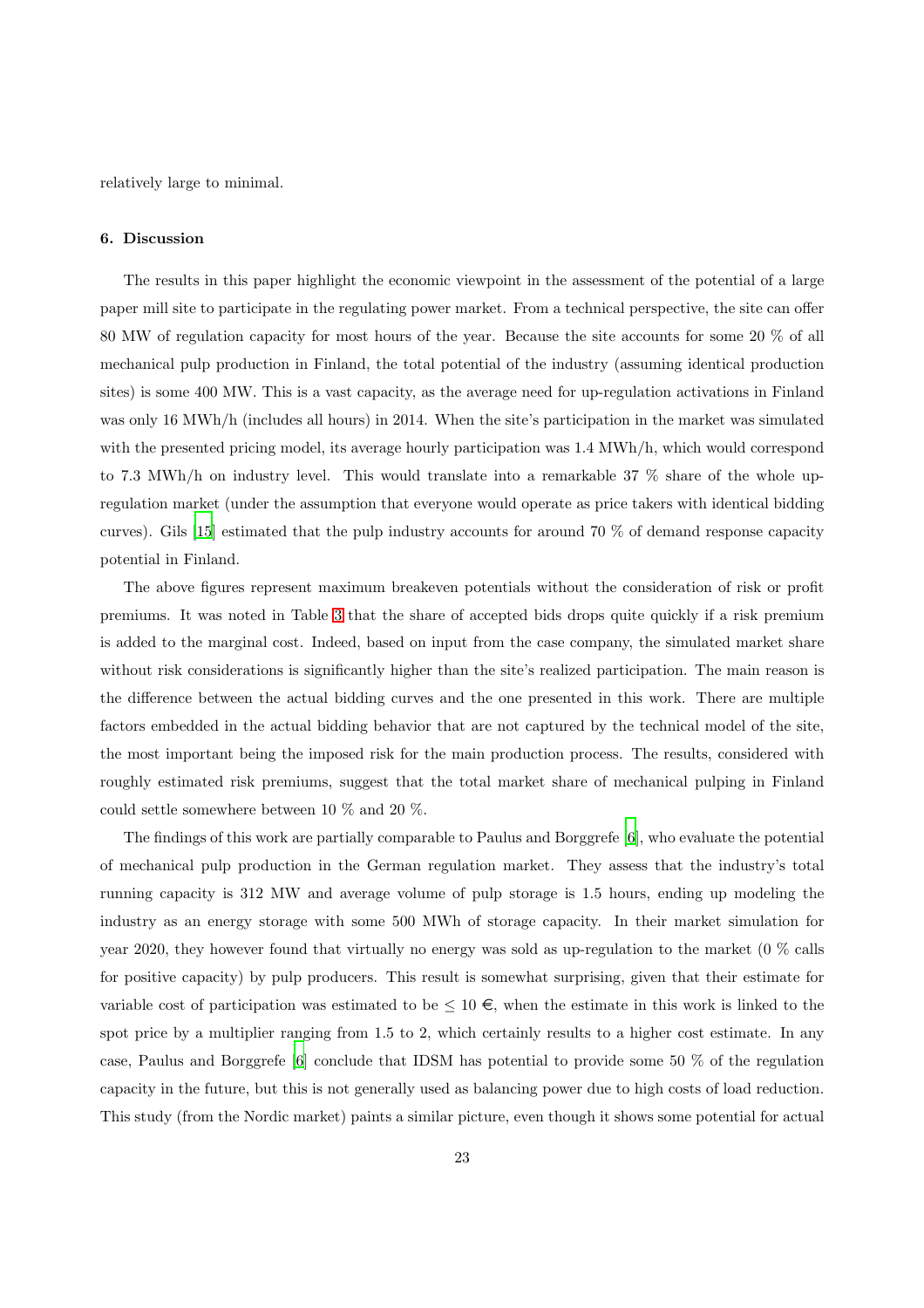participation, too.

The focus of this paper is in the economic feasibility of IDSM from an industrial player's point of view. As discussed by Gils [\[15](#page-29-14)], in countries with energy intensive industries, the IDSM capacity potential is significant: there are many industrial processes that can, on technical terms, be ramped down in 15 minutes, which is the current requirement for tertiary reserves. It is a totally different question, however, how an industrial company bids that capacity to the market. This study focused on Finland, where the TSO runs a clearing price auction mechanism to acquire regulating power. In this setting, the capacity becomes available in merit order. The results suggest that the IDSM of mechanical pulping, which has perhaps most potential across all industries, i) has an increasing marginal cost due to process complexity and ii) requires a high risk premium mainly due to stability requirements of paper production. Due to these reasons, it is very likely that the DSM potential of these sites can be harnessed only partially.

## <span id="page-24-0"></span>7. Conclusions

This paper describes a model for assessing the realized costs of up-regulating power bid execution (consumption decrease) with mechanical mass production machinery in a pulp and paper mill site. These costs stem from the requirement to make up for the pulp deficit caused by the regulation in the following 23 hours, which may require additional start-ups and costly intra-day purchases. The baseline for calculations is an optimized production plan against a fixed paper production schedule. Comparing this optimized plan with the post-optimized one (including regulation) allows the calculation of the cost of regulation. The model is then used to calculate a marginal cost curve for each additional 10 MW consumption decrease, which can be used as a basis for pricing up-regulating bids. In the case site, this resulted in bidding with approximately 1.6–2 times the day's average spot price. This pricing model was tested against 2014 market data and it was found that the potential of the site can be turned into significant amounts of regulating power.

These results suggest that IDSM can play a major role in the regulation markets, at least in countries with energy intensive industries. In theory, there is ample IDSM capacity available. However, for most of this capacity, the rational bidding price is relatively high, meaning significantly higher than the underlying spot price. In addition to the technical cost calculated in this paper, significant risk premiums need to be added to this price due to sensitivity of the paper making process and other factors. This limits the expected usability of the large potential capacity in mechanical pulping, or at least makes it very expensive for the TSO to fully activate it. The authors believe that this result is partially applicable to other industries and countries, too. In this light, further actions are encouraged to activate potentially more cost-efficient technologies for demand side management, such as residential water boilers, and other means of flexibility, such as utilization of heat producing units and heat storages. In general, policy makers and other decision makers should focus on the economical aspects when comparing technologies that offer flexibility. Otherwise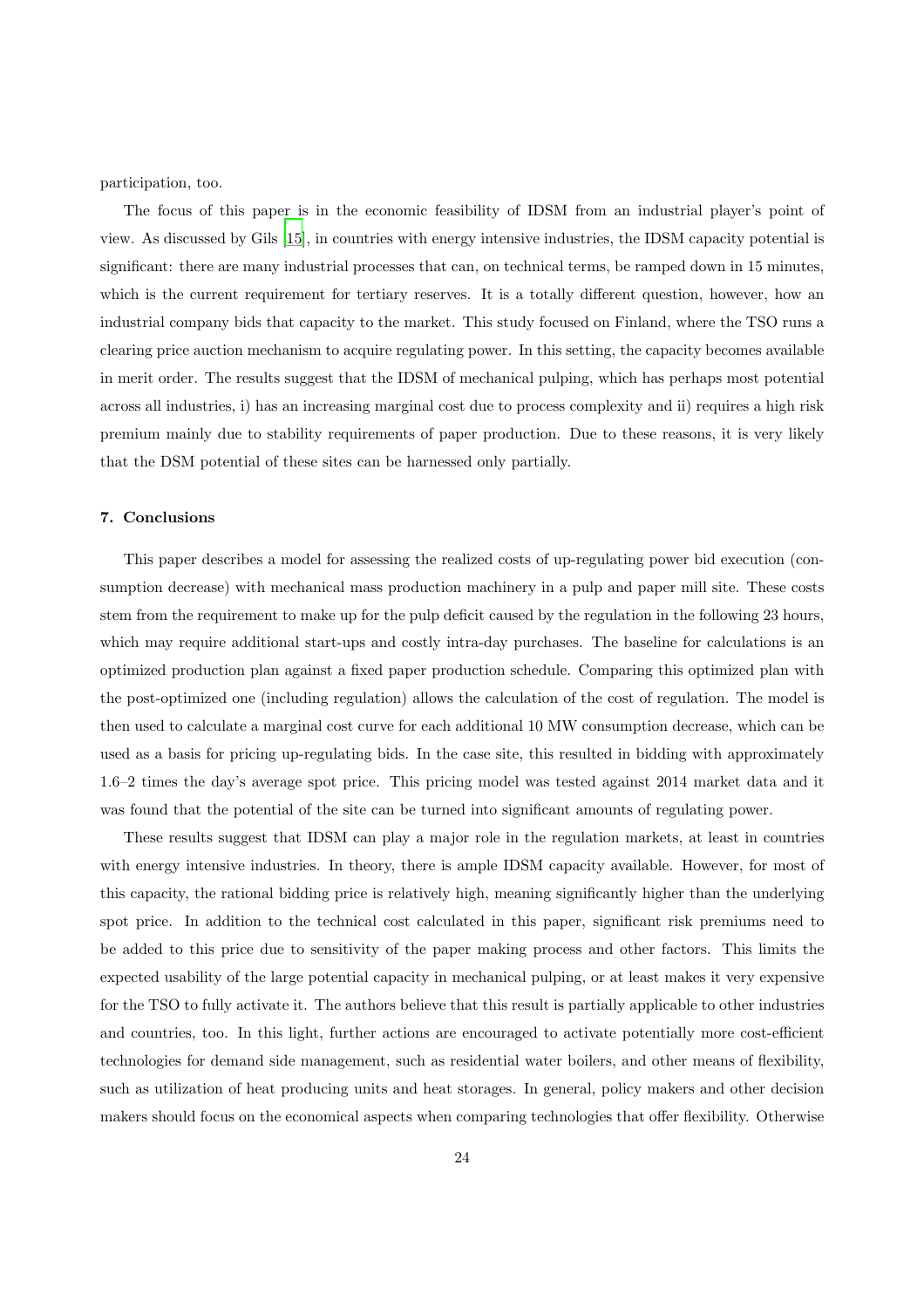counterbalancing the increase of renewable energy might lead to cost inefficient energy systems.

The model presented in this paper offers insight into the industrial viewpoint of flexibility of electricity consumption. It is not, however, fully comparable to the real market behavior due to exclusion of, e.g. risks and the impact of intra-day price forecast errors. The model could be expanded in the future by including the optimization of paper production schedules, which would both provide additional DSM potential and an analytic way to assess the production disruption risk. This, and the inclusion of intra-day price uncertainty modeling, would make a case for stochastic optimization formulation. In assessment of the site's potential to participate in the regulating power market, the current approach of capturing each feasible opportunity as a price taker in a historical market situation does not fully describe the actual potential in the future; instead, a regulation market simulator could be used to gain better insight. Finally, as a case study, the current work could be expanded by assessing other pulp mills, other industrial sites, and other regulation markets to validate the generalizability of the results.

#### Acknowledgements

The work was carried out in the Sustainable Bioenergy Solutions for Tomorrow (BEST) research program coordinated by CLIC Innovation with funding from the Finnish Funding Agency for Innovation, Tekes. The results are the authors' work and do not represent the views of the case company.

## Nomenclature

#### *Abbreviations*

| CHP         | Combined heat and power           |
|-------------|-----------------------------------|
| DH          | District heat                     |
| <b>DSM</b>  | Demand side management            |
| GM.         | Grinding machine                  |
| GW          | Groundwood                        |
| <b>IDSM</b> | Industrial demand side management |
| <b>PGW</b>  | Pressurized groundwood            |
| <b>RPB</b>  | Regulating power bid              |
| <b>TMP</b>  | Thermomechanical pulp             |
| TSO         | Transmission system operator      |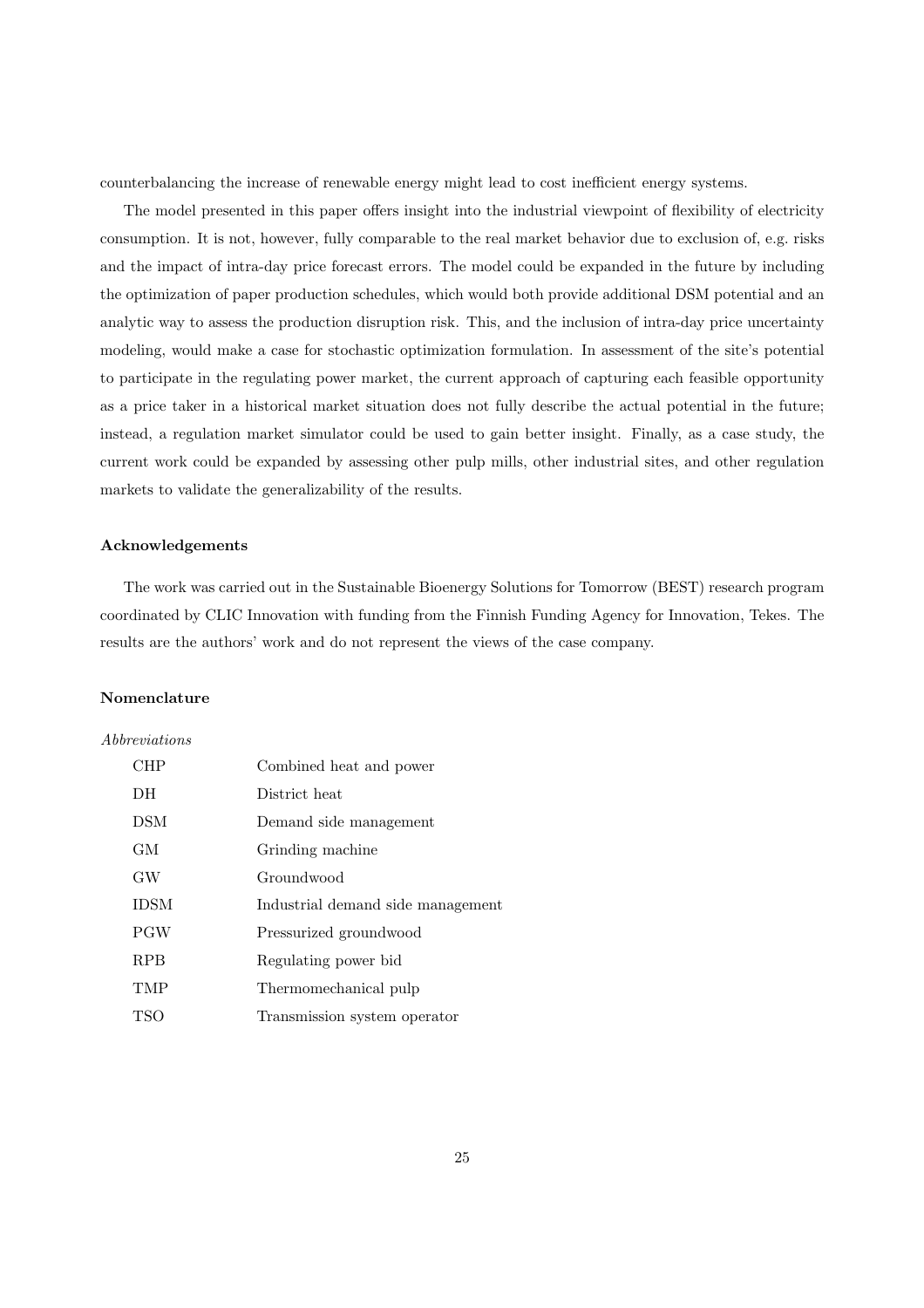## *Parameters*

| $A_{\rm GW}$                          | A large positive integer, auxiliary parameter for GW scheduling          |
|---------------------------------------|--------------------------------------------------------------------------|
| $DH_{\text{req}}^i$                   | District heat requirement on hour $i$ (MWh/h)                            |
| $E_{\text{cons}}^j$                   | Electricity consumed by application $j$ (MWh/h)                          |
| $E_{\text{price}}^i$                  | Price of electricity $(\epsilon/MWh)$                                    |
| $E_{\text{pur,more}}$                 | Electricity purchases in Steps 1 and 2 (MWh)                             |
| $GW^{l_Gw}_{\text{stones,min}}$       | Minimum number of running stones in GW line                              |
| $K_{\mathrm{CHP}}^{k, Dc}$            | Operating point $(k)$ data for the power plant                           |
| $M_{\rm cons}^j$                      | Mechanical mass consumed by application $j$ (adt)                        |
| $M^s_{\rm delay}$                     | Amount of time steps a unit of mass must remain in tower s (integer)     |
| $M_{\text{prod}}^j$                   | Mechanical mass produced by application $j$ (adt)                        |
| $M^{u_1,u_2}_{\rm rec}$               | Parameter controlling mass processing                                    |
| $Rec^{j,u}$                           | Parameter for machine-tower connections                                  |
| Reg <sub>dir</sub>                    | Binary parameter denoting the direction of regulation                    |
| Reg <sub>seen</sub>                   | Binary parameter, 1 on the Step 3, 0 otherwise                           |
| $S_{\text{cons,10bar}}^j$             | Amount of 10 bar steam consumed by application $j$ (MWh/h)               |
| $S_{\text{cons,2bar}}^j$              | Amount of 2 bar steam consumed by application $j$ (MWh/h)                |
| $S^j_{\rm cons, 3bar}$                | Amount of 3 bar steam consumed by application $j$ (MWh/h)                |
| $S_{\text{gen},2\text{bar}}^{j}$      | Amount of 2 bar steam generated by application $j$ (MWh/h)               |
| $S_{\rm{incrProd}, cost}$             | The cost of increased production of heat in power plant $(\epsilon/MWh)$ |
| $S_{\text{price,3bar}}$               | Price of purchased 3 bar steam $(\epsilon/MWh)$                          |
| $S^i_{\rm sold, 3bar}$                | Amount of steam sold (MWh/h)                                             |
| $S_{\text{pur},\text{ch},\text{max}}$ | Maximum hourly change of 3 bar steam purchases $(MWh/h)$                 |
| $S_{\text{pur,max}}$                  | Maximum purchase of 3 bar steam $(MWh/h)$                                |
| $T_{\rm step}$                        | Timestep length (hours)                                                  |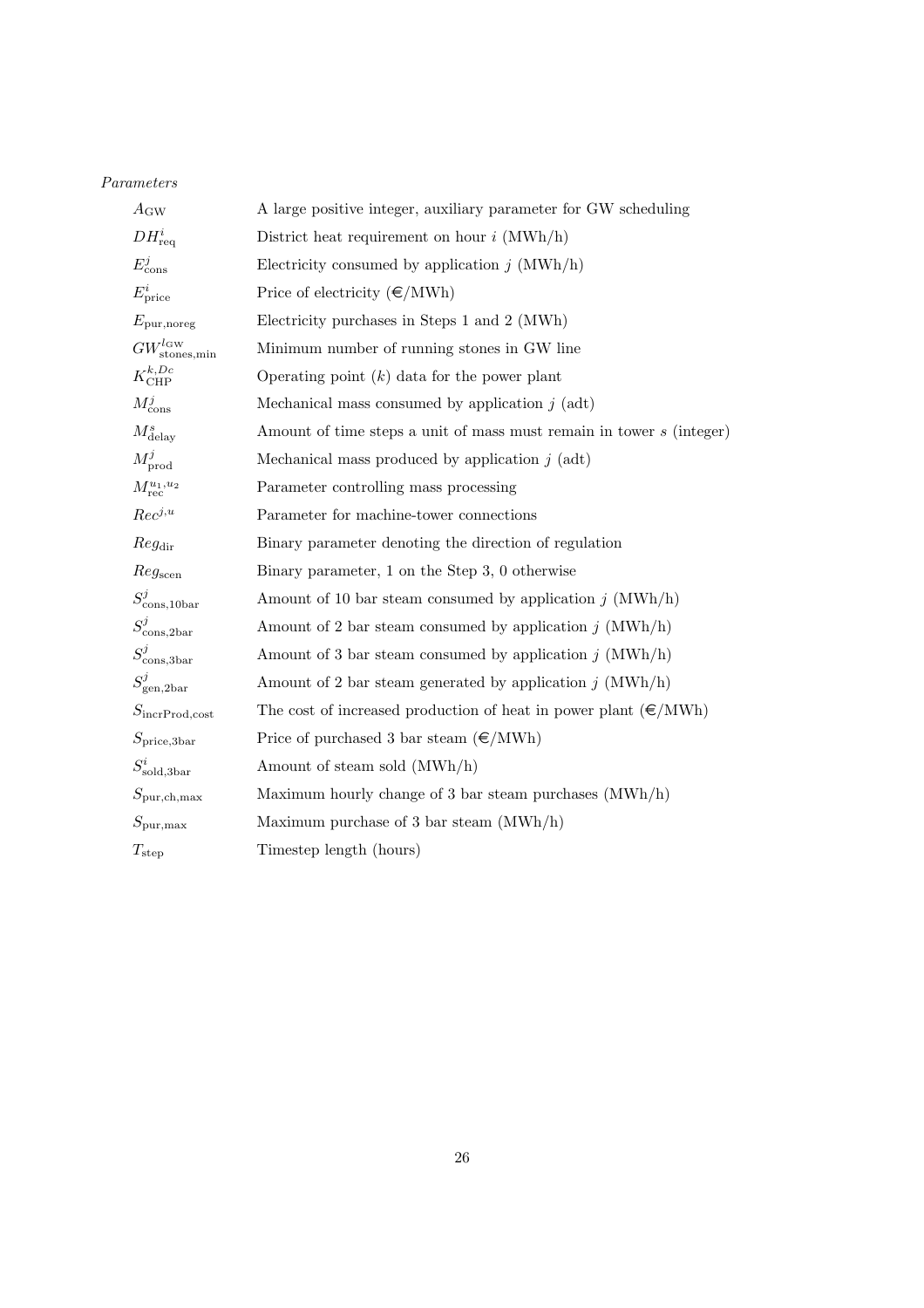## *Variables*

| $\lambda_{\text{CHP}}^{k,i}$              | Turbine convex combination weight factor for point $k$                     |
|-------------------------------------------|----------------------------------------------------------------------------|
| $CHP^{Dc,i}$                              | Operating point of the power plant (fuel, electricity, total heat) (MWh/h) |
| $DH_{\text{cooling}}^i$                   | Amount of additional cooling of DH water (MWh/h)                           |
| $E_{\text{pur},\text{id},\text{b}}^i$     | Amount of intra-day purchases in blocks $(b1,b2,b3)$ (MWh/h)               |
| $E_{\text{price},id}^i$                   | Price of intra-day electricity in blocks (price1,price2,price3) (MWh/h)    |
| $E_{\text{rev},\text{id}}^i$              | Income or cost from intra-day trading of electricity $(\epsilon/h)$        |
| $E_{\text{pur},\text{id},\text{total}}^i$ | Total Intra-day electricity purchase (MWh/h)                               |
| $E_{\text{pur}}^i$                        | Electricity purchased/sold (MWh/h)                                         |
| $E_{\text{reg,vol}}$                      | Time-invariant amount of regulation $(MWh/h)$                              |
| $F_{\text{cost}}^i$                       | Cost of consumed fuel $(\epsilon/h)$                                       |
| $GW^{i,l_{\rm GW}}_{\rm active}$          | Binary variable denoting that a GW line is running                         |
| $GW^{i,l_{\text{GW}}}_{\text{stonesON}}$  | Number of stones that are running                                          |
| $M_{\rm move}^{i, u_1 \rightarrow u_2}$   | Mass moved between storages (adt/hour)                                     |
| $M^u_{\text{stor,init}}$                  | Initial storage of mass in storage tower $u$ (adt)                         |
| $M^{u,i}_{\rm stor, ready}$               | Mechanical mass ready for next processing step (adt)                       |
| $M^{u,i}_{\rm stor,total}$                | Mechanical mass in storage tower $u$ (adt)                                 |
| $E^i_{\rm spot}$                          | Costs from the spot trade $(\epsilon/h)$                                   |
| $Q_{\text{prod}}^{Dq,i}$                  | Production of heat components in the power plant $(MWh/h)$                 |
| $R_{\rm DH}, R_{\rm M}, R_{\rm S}$        | Penalty costs for DH, mass, and steam processes $(\epsilon)$               |
| $S_{\text{incrProd}}^i$                   | Amount of increased heat production in power plant (MWh/h)                 |
| $S_{\text{pur,3bar}}^i$                   | Amount of purchased 3 bar steam (MWh/h)                                    |
| $S^i_{\text{red},10\text{bar}}$           | Amount of 10 bar steam lowered to 3 bar level $(MWh/h)$                    |
| $S^i_{\rm red, 3bar}$                     | Amount of 3 bar steam lowered to 2.5 bar level $(MWh/h)$                   |
| $S_{\rm vent,10bar}^{i}$                  | Steam $(10 \text{ bar})$ vented into outside air $(MWh/h)$                 |
| $S_{\text{vent,2bar}}^i$                  | Steam $(2 \text{ bar})$ vented into outside air $(MWh/h)$                  |
| $S_{\text{vent},3\text{bar}}^i$           | Steam $(3 \text{ bar})$ vented into outside air $(MWh/h)$                  |
| $Y^{j,i}$                                 | Application $j$ state $ON/OFF$ (binary)                                    |
|                                           |                                                                            |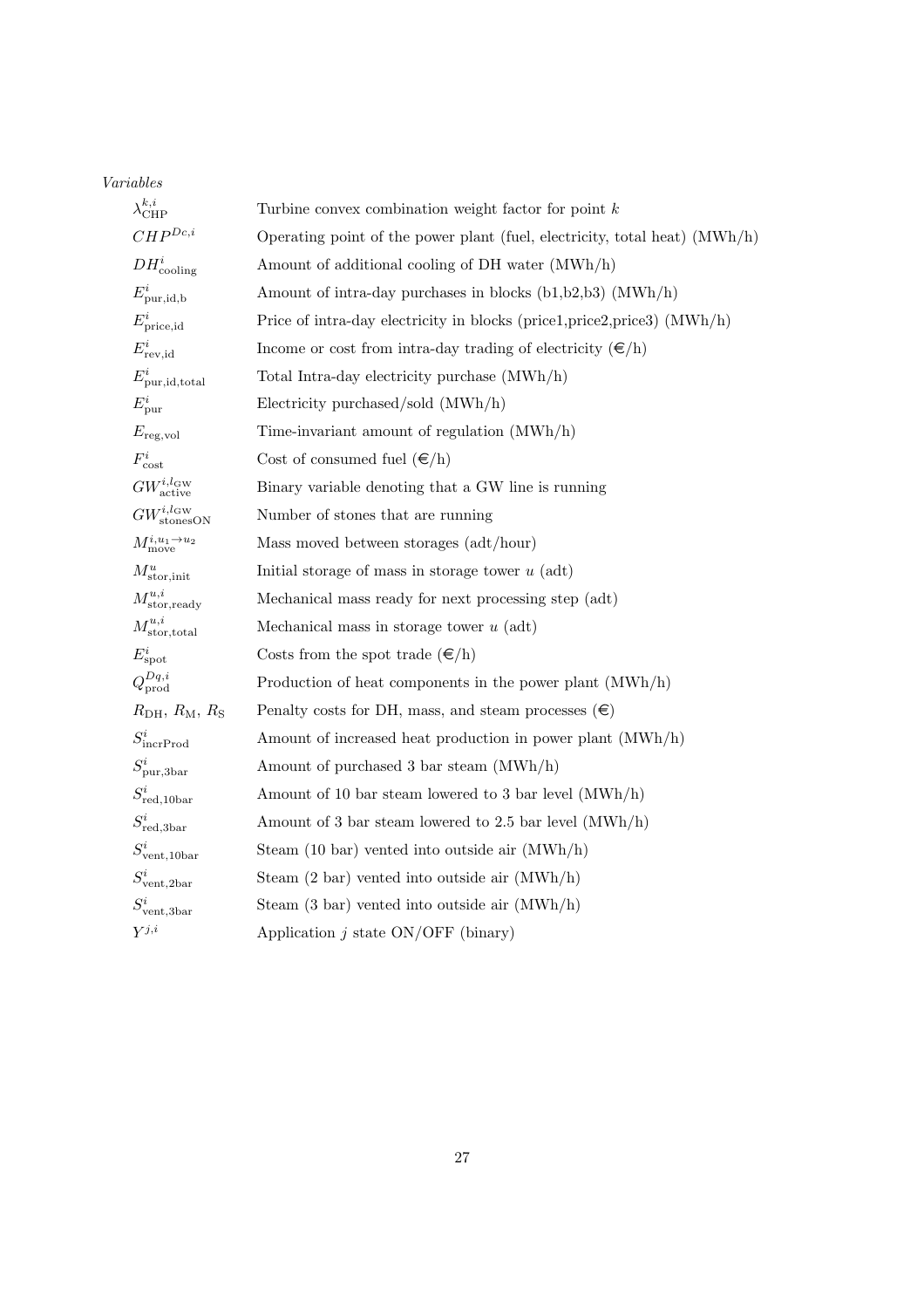*Sets*

| $Dc, Dc_{\rm set}$                 | Power component of CHP production, set of all components (elec, fuel, heat)            |
|------------------------------------|----------------------------------------------------------------------------------------|
| $Dq, Dq_{\rm set}$                 | Heat component of CHP production, set of all components (10bar, 3bar, DH)              |
| $i, i_1, i_2, T, T_{\rm set}$      | Current timestep $(i_x)$ , highest timestep of calculation, set of timesteps (integer) |
| j, J                               | Machine, set of all machines                                                           |
| $k, K_{op}$                        | Power plant operating point, set of all points                                         |
| $l_{\text{GW}}, l_{GW, set}$       | GW line, set of all GW lines                                                           |
| $Reg_{\text{hrs}} \subset T_{set}$ | Set of timesteps for which regulating power bid is accepted                            |
| $u_1, u_2, u_3, U$                 | Storage tower $(u_x)$ , set of towers                                                  |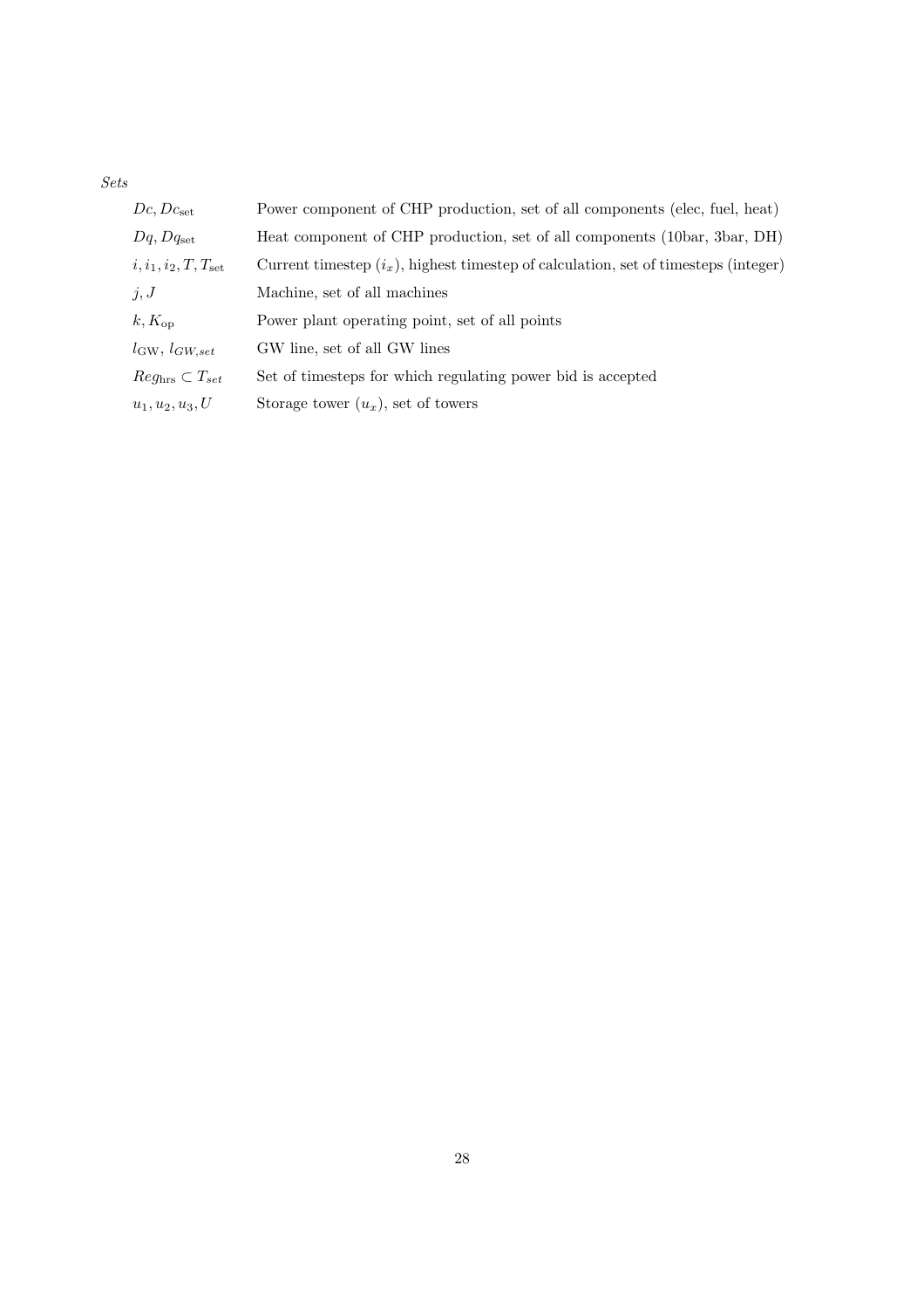#### References

- <span id="page-29-0"></span>[1] International Energy Agency, World energy outlook special report: Energy and climate change, 2015.
- <span id="page-29-1"></span>[2] D. G. Victor, D. Zhou, E. H. M. Ahmed, P. K. Dadhich, J. Olivier, H.-H. Rogner, K. Sheikho, M. Yamaguchi, Introductory chapter. in: Climate change 2014: Mitigation of climate change., Intergovernmental Panel on Climate Change, 2014.
- <span id="page-29-2"></span>[3] T. Bruckner, I. A. Bashmakov, Y. Mulugetta, H. Chum, A. D. la Vega Navarro, J. Edmonds, A. Faaij, B. Fungtammasan, A. Garg, E. Hertwich, D. Honnery, D. Infield, M. Kainuma, S. Khennas, S. Kim, H. B. Nimir, K. Riahi, N. Strachan, R. Wiser, X. Zhang, Energy systems. in: Climate change 2014: Mitigation of climate change., Intergovernmental Panel on Climate Change, 2014.
- <span id="page-29-3"></span>[4] Finnish Energy, Energy year 2015 electricity: Carbon dioxide emissions from power generation at record low, http://energia.fi/en/topical-issues/lehdistotiedotteet/energy-year-2015-electricity-carbon-dioxide-emissions-powergenera, accessed: 2016-02-12 (2016).
- <span id="page-29-4"></span>[5] C. Bang, F. Fock, M. Togeby, The existing Nordic regulating power market, Ea Energy Analyses (2012).
- <span id="page-29-5"></span>[6] M. Paulus, F. Borggrefe, The potential of demand-side management in energy-intensive industries for electricity markets in germany, Applied Energy 88 (2) (2011) 432 – 441. doi:http://dx.doi.org/10.1016/j.apenergy.2010.03.017.
- <span id="page-29-6"></span>[7] J. Jokiniemi, Sähkön kysyntäjoustokohteiden mahdollisuudet suomen teollisuudessa [The potential of the demand side management of electricity in the Finnish industry], Master's thesis, Aalto University Department of Energy Technology (2014).
- <span id="page-29-7"></span>[8] C.-F. Lindberg, K. Zahedian, M. Solgi, R. Lindkvist, Potential and limitations for industrial demand side management, Energy Procedia 61 (2014) 415–418. doi:http://dx.doi.org/10.1016/j.egypro.2014.11.1138.
- <span id="page-29-8"></span>[9] B. Johansson, Security aspects of future renewable energy systems – a short overview, Energy 61 (2013) 598 – 605. doi:http://dx.doi.org/10.1016/j.energy.2013.09.023.
- <span id="page-29-9"></span>[10] A. Buttler, F. Dinkel, S. Franz, H. Spliethoff, Variability of wind and solar power an assessment of the current situation in the european union based on the year 2014, Energy 106 (2016) 147 – 161. doi:http://dx.doi.org/10.1016/j.energy.2016.03.041.
- <span id="page-29-10"></span>[11] Z. Hu, Y. Bao, R. Chiong, T. Xiong, Mid-term interval load forecasting using multi-output support vector regression with a memetic algorithm for feature selection, Energy 84 (2015) 419 – 431. doi:http://dx.doi.org/10.1016/j.energy.2015.03.054.
- <span id="page-29-11"></span>[12] B. Zakeri, S. Syri, S. Rinne, Higher renewable energy integration into the existing energy system of finland – is there any maximum limit?, Energy 92, Part 3 (2015) 244 – 259, Sustainable Development of Energy, Water and Environment Systems. doi:http://dx.doi.org/10.1016/j.energy.2015.01.007.
- <span id="page-29-12"></span>[13] T. Boßmann, E. J. Eser, Model-based assessment of demand-response measures – a comprehensive literature review, Renewable and Sustainable Energy Reviews 57 (2016) 1637 – 1656. doi:http://dx.doi.org/10.1016/j.rser.2015.12.031.
- <span id="page-29-13"></span>[14] M. H. Shoreh, P. Siano, M. Shafie-khah, V. Loia, J. P. Catalo, A survey of industrial applications of demand response, Electric Power Systems Research 141 (2016) 31 – 49. doi:http://dx.doi.org/10.1016/j.epsr.2016.07.008.
- <span id="page-29-14"></span>[15] H. C. Gils, Assessment of the theoretical demand response potential in europe, Energy 67 (2014) 1 – 18. doi:http://dx.doi.org/10.1016/j.energy.2014.02.019.
- <span id="page-29-15"></span>[16] V. M. Shiljkut, N. L. Rajakovic, Demand response capacity estimation in various supply areas, Energy 92, Part 3 (2015) 476 – 486, Sustainable Development of Energy, Water and Environment Systems. doi:http://dx.doi.org/10.1016/j.energy.2015.05.007.
- <span id="page-29-16"></span>[17] N. Zareen, M. Mustafa, U. Sultana, R. Nadia, M. Khattak, Optimal real time cost-benefit based demand response with intermittent resources, Energy 90, Part 2 (2015) 1695 – 1706. doi:http://dx.doi.org/10.1016/j.energy.2015.06.126.
- <span id="page-29-17"></span>[18] G. M. Kopanos, E. Capn-Garca, A. Espua, L. Puigjaner, Costs for rescheduling actions: A critical issue for reducing